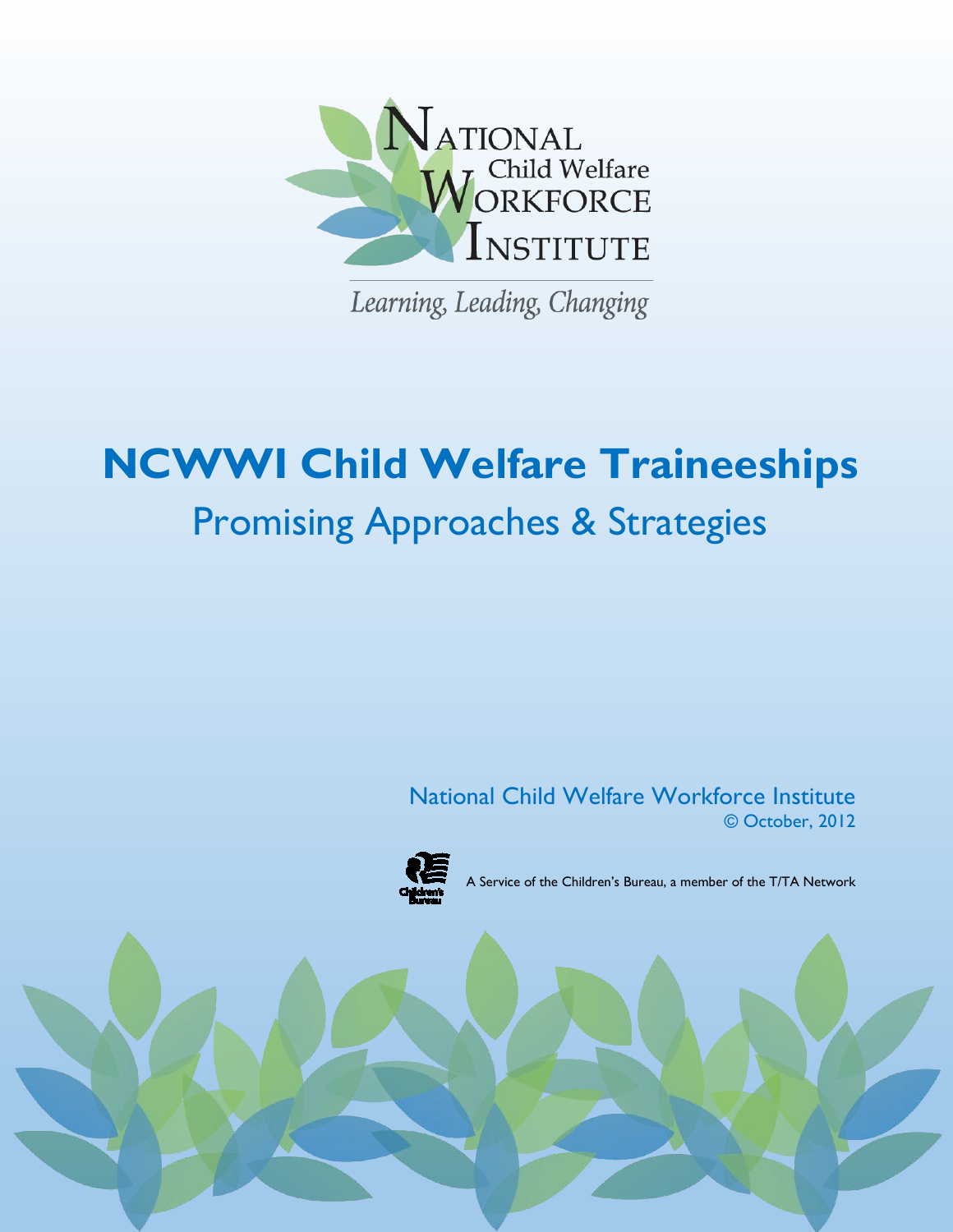

# **Acknowledgements**

This collection of promising approaches and strategies reflect the collective efforts of the twelve traineeship programs supported by the National Child Welfare Workforce Institute (NCWWI):

- Briar Cliff University
- Case Western Reserve University, Mandel School of Applied Social Sciences
- Clark Atlanta University Whitney M. Young Jr. School of Social Work
- New Mexico State University School of Social Work
- Northeastern State University School of Social Work
- Portland State University School of Social Work
- Salem State University School of Social Work<sup>[\[1\]](#page-1-0)</sup>
- University of Illinois at Chicago Jane Addams College of Social Work
- University of Maryland School of Social Work[\[2\]](#page-1-1)
- University of Montana School of Social Work
- University of South Dakota Department of Social Work<sup>[\[3\]](#page-1-2)</sup>
- Yeshiva University Wurzweiler School of Social Work

Special thanks to the NCWWI's partnership among nine universities — University at Albany/SUNY, University of Denver, Fordham University, University of Iowa, University of Maryland, Michigan State University, University of Michigan, Portland State University, and University of Southern Maine – and to the leadership and support provided by Gary Anderson, Gretchen Archer, Suzanne Cross, Joanne Riebschleger and Cheryl Williams-Hecksel at the Michigan State University School of Social Work, East Lansing, Michigan; Virginia Strand, Stephanie Bosco-Ruggiero and Lyn Slater at the Fordham University School of Social Work, New York, New York; and, Sharon Kollar at University at Albany – SUNY, Albany, New York. Special thanks to Cheryl Williams-Hecksel for compiling this information, and to Sara Munson at the University at Albany, and Rea Gibson at the Jordan Institute for Families, UNC Chapel Hill, for their editing and design assistance.

The NCWWI is funded through a Cooperative Agreement with U.S. DHHS, Administration for Children and Families, Children's Bureau, Award No. 90CT0145. Special thanks to Randi Walters, Children's Bureau Project Officer, and to Robert Lindecamp, Child Welfare Program Specialist (CB/ICF), for their support.

<span id="page-1-0"></span><sup>[1]</sup> The Salem State University traineeship program has partnered with Bridgewater State University and Westfield State University.

<span id="page-1-1"></span><sup>&</sup>lt;sup>[2]</sup> The University of Maryland is in partnership with Morgan State University.

<span id="page-1-2"></span><sup>&</sup>lt;sup>[3]</sup> The University of South Dakota is in partnership with Oglala Lakota College.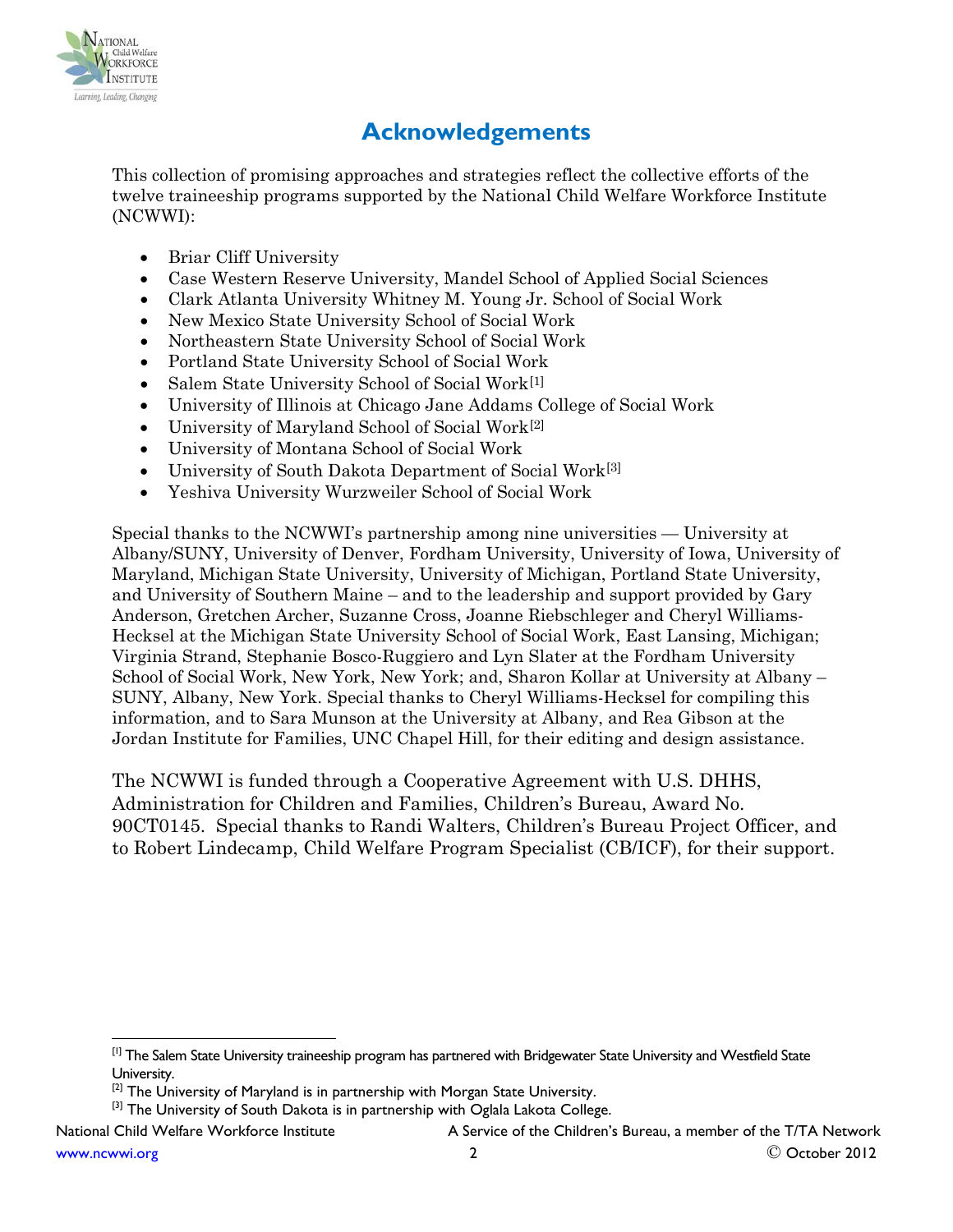

# **Recommended citation:**

National Child Welfare Workforce Institute. (2012). *NCWWI child welfare traineeships: Promising approaches & strategies.* Albany, NY: Author.

**For more information:** Please visit the NCWWI website at [www.ncwwi.org](http://www.ncwwi.org/)

© 2012, National Child Welfare Workforce Institute, University at Albany, Albany, NY.

This document may be reproduced in whole or part without restriction as long as the National Child Welfare Workforce Institute is credited for the work. Upon request, the contents of this document will be made available in alternate formats to serve accessibility needs of persons with disabilities.

The contents of this document are solely the responsibility of the National Child Welfare Workforce Institute and do not necessarily represent the official views of the Children's Bureau.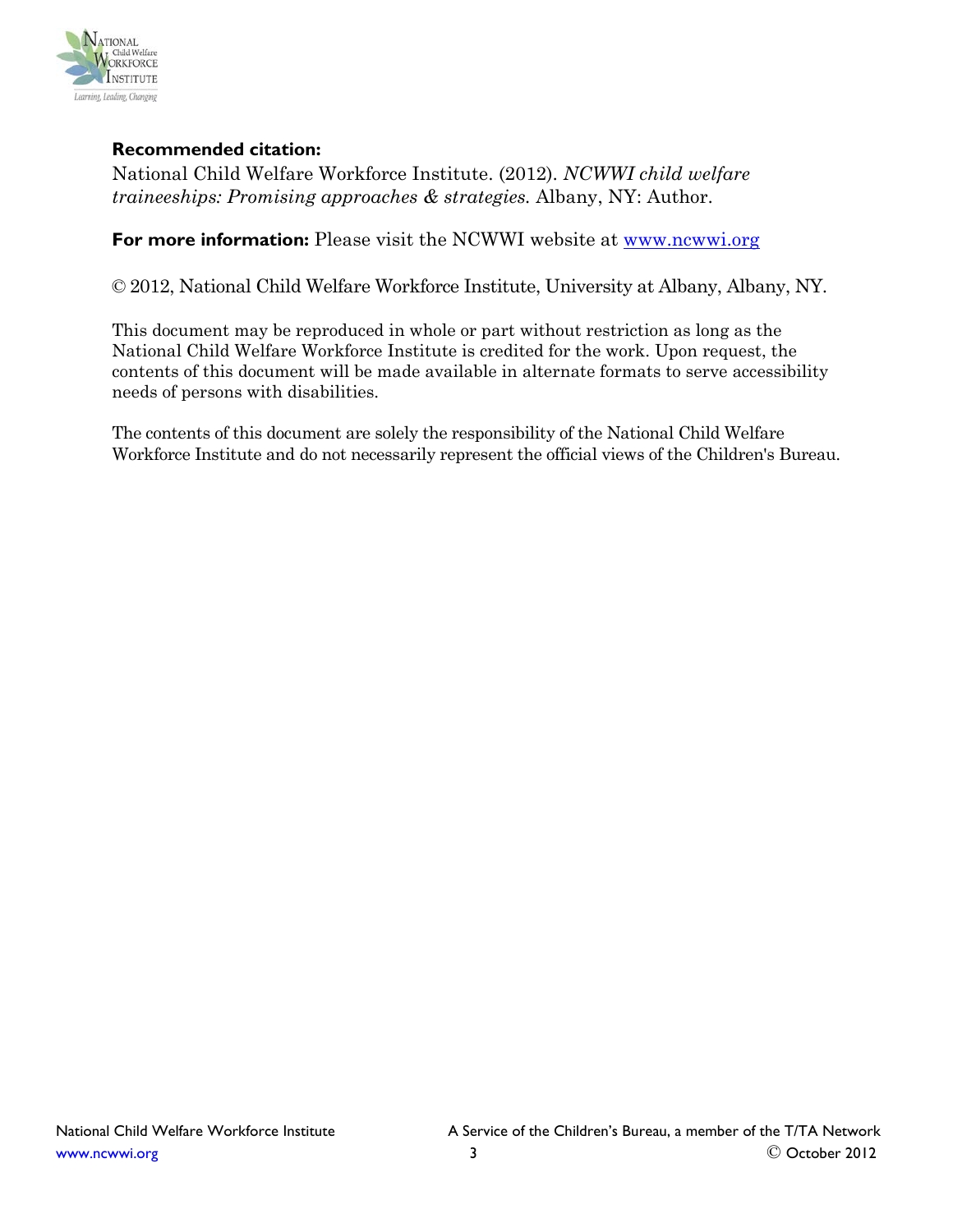

# **TABLE OF CONTENTS**

#### **A. [BACKGROUND](#page-4-0)**

#### **B. [PROMISING APPROACHES &](#page-5-0) STRATEGIES**

- **a. [Leadership](#page-5-1)**
- **b. [Cultural & Linguistic Competence](#page-5-2)**
- **c. [Family Engagement](#page-7-0)**
- **d. [Student Recruitment, Selection & Support](#page-10-0)**
- **e. [University-Agency Collaboration](#page-12-0)**
- **f. [Working Students](#page-14-0)**
- **g. [Transition to Work](#page-15-0)**
- **h. [American Indian Students](#page-18-0)**

# **C. [CONTACTS](#page-20-0)**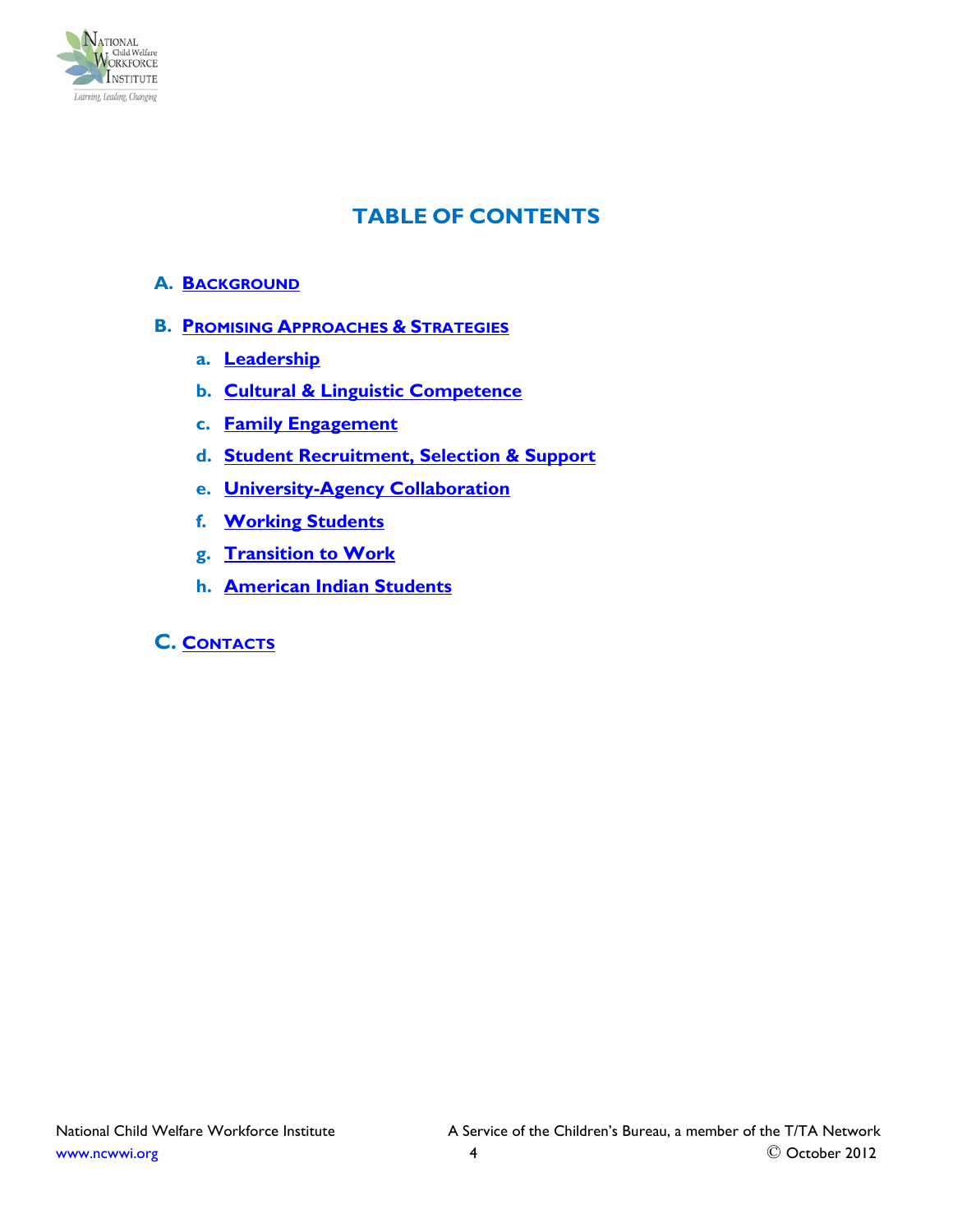

# **A. BACKGROUND**

<span id="page-4-0"></span>In April of 2009, nine programs were selected to receive federal funds for each of five years to support professional education for current or prospective child welfare practitioners either enrolled or planning to enroll in accredited social work programs:

- 1. Briar Cliff University (Iowa) (BSW)
- 2. Case Western Reserve University (Ohio) (MSW)
- 3. Clark Atlanta University (Georgia) (BSW)
- 4. Portland State University (Oregon) (MSW)
- 5. Salem State University (Massachusetts) (BSW)
- 6. University of Illinois-Chicago (MSW)
- 7. University of Maryland (Combined BSW/MSW)
- 8. University of Montana (Combined BSW/MSW)
- 9. Yeshiva University (New York) (MSW)

In the fall of 2009, additional funds were made available from the Children's Bureau to support the selection of three additional traineeship programs.

- 10. New Mexico State University (BSW/MSW)
- 11. Northeastern State University (Oklahoma) (BSW)
- 12. University of South Dakota (BSW)

The initial nine traineeship programs' field placements and other project components began in the fall of 2009. The additional three traineeship programs began in the fall of 2010. In 2011, additional resources were invested in traineeship programs that focus on tribal child welfare and supporting American Indian students pursuing social work degrees with a desire to work in the child welfare field.

Collectively, these 12 traineeship programs have put forth a range of innovative strategies and approaches to develop or enhance pathways from social work education in the university setting to social work practice in the field and a career commitment to child welfare work. This document provides descriptions of these innovative approaches and strategies in a number of areas. Participating programs have invested significant efforts to develop new child welfare courses and to enhance the child welfare content in social work curriculums. Additional innovations have focused on impacting child welfare practice and workforce issues, addressing *leadership*, *cultural and linguistic competence* and *family engagement*. In addition, traineeship programs have developed innovative workforce development strategies addressing *student recruitment, selection and support*, *university-agency collaboration*, *students with established child welfare careers*, *transition to work*, and *American Indian students*.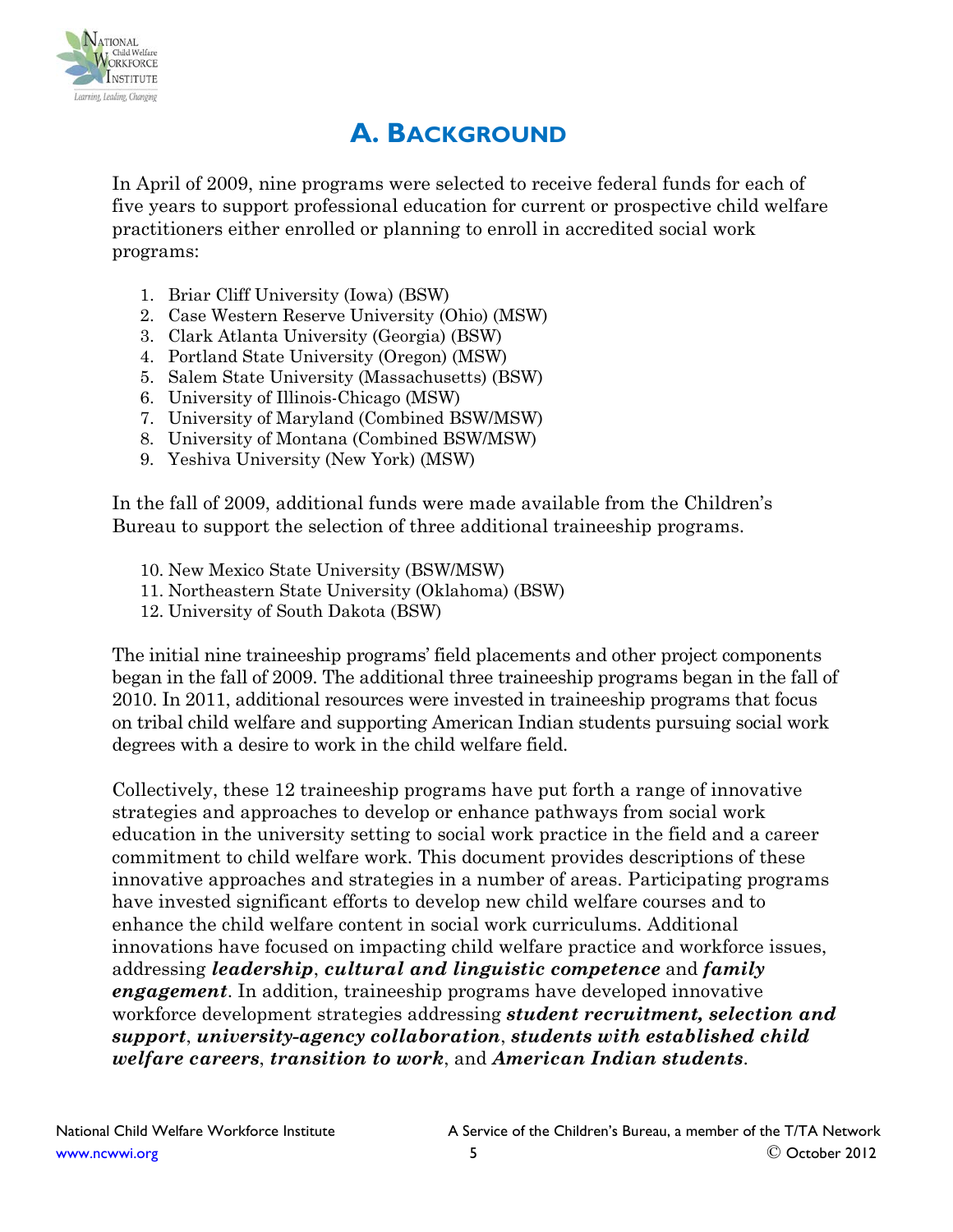

# <span id="page-5-0"></span>**B. PROMISING APPROACHES & STRATEGIES**

# <span id="page-5-1"></span>**Leadership**

#### **Briar Cliff University – Siouxland Indian Child Welfare Traineeship Program**

• This BSW traineeship project recruits students who are American Indian. One BSW traineeship graduate who is employed by a tribal agency has recently participated in the NCWWI Leadership Academy for Middle Managers (LAMM).

#### **Case Western Reserve University, Mandel School of Applied Social Sciences – Ability Based Child Welfare Training Fellows**

- This traineeship program focuses on leadership development and strengthening the current child welfare workforce and provides annual stipends covering 100% tuition to professionals currently employed in local child welfare settings who are on a track for leadership roles. Stipends are provided with the stipulation that recipients will remain in their agency a year after graduation for every year that their tuition is funded.
- A specific course in *Supervision and Leadership* has been developed for this group of students.
- Students develop individual learning portfolios that help demonstrate the level of achievement related to the school's curriculum within the context of child welfare competencies. During the 5 years of the project, 25 Child Welfare Fellows will have been funded.

#### **Northeastern State University – Child Welfare Specialization Trainee Program**

• Recruitment focuses on American Indian students. This traineeship program has a special focus on leadership and cultural competency specific to Indian Child Welfare.

# **Portland State University School of Social Work – Culturally Responsive Leaders Program**

- The project focuses on culturally competent leadership, and provides opportunities for managerial-level field placements.
- Students participate in a monthly seminar with one another to provide peer learning, and mentorship from current culturally responsive child welfare leaders. This seminar draws on the NCWWI leadership competency framework.
- <span id="page-5-2"></span>• Leadership competencies have been drawn from the NCWWI curriculum and students and field advisors are being evaluated with data collected through this traineeships evaluation plan.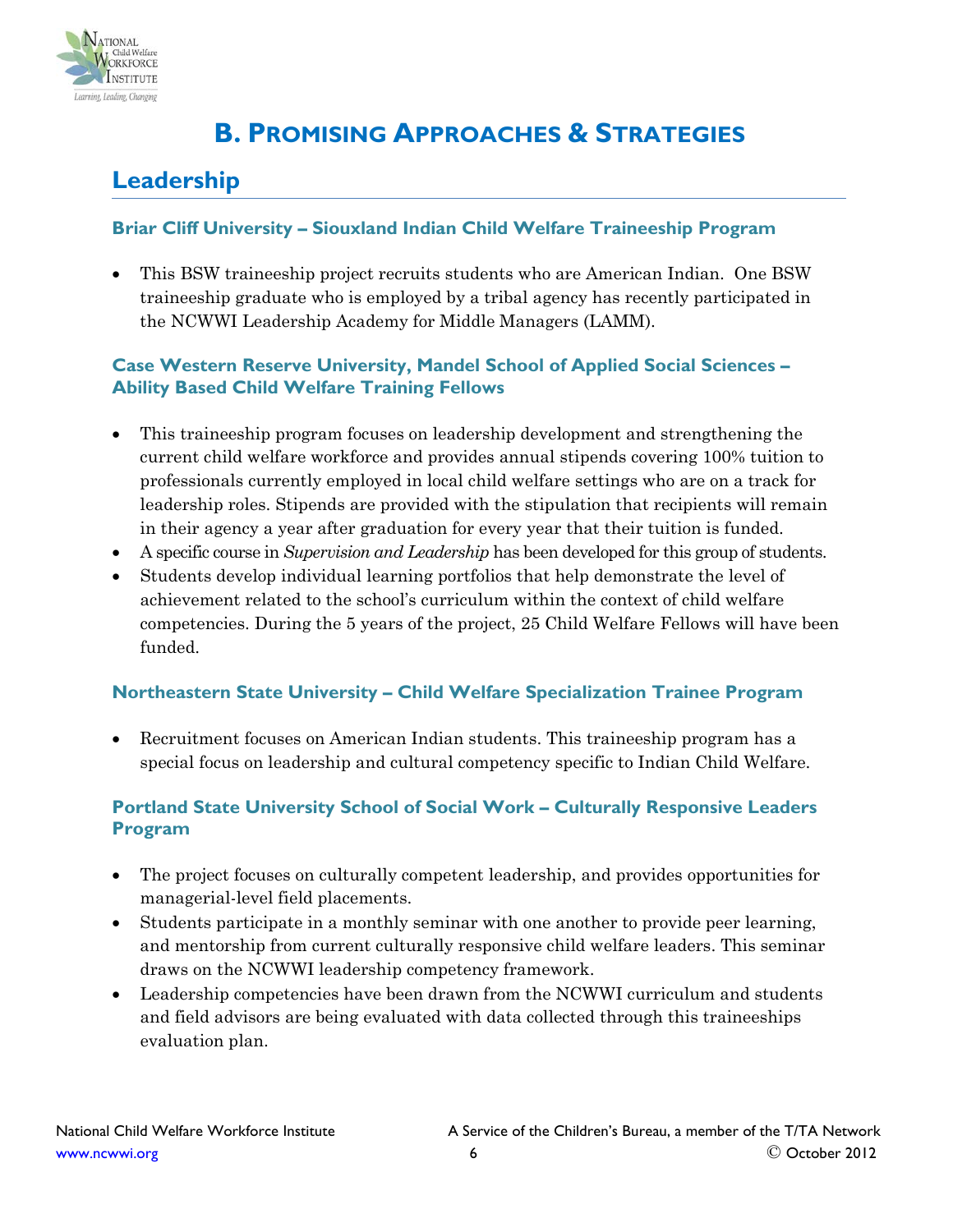

# **Cultural & Linguistic Competence**

# **Clark Atlanta University, Whitney M. Young, Jr., School of Social Work – Child Welfare Scholars**

• This historically black university provides traineeships to African American students who represent every region of the country.

# **New Mexico State University, School of Social Work – Hispanic Child Welfare Training Project**

- Stipends are awarded each year to support BSW and MSW students with a focus on Spanish language competency.
- A *Spanish for Social Work* course has been developed and focuses on language related competency specifically including legal, health, child welfare and mental health concepts.
- Students are placed with Spanish-speaking field instructors and field seminars are conducted in Spanish.

# **Northeastern State University – Child Welfare Specialization Trainee Program**

• This program has collaborative relationships with the Cherokee Nation of Oklahoma, the United Keetwooah Band of Cherokees and the Muscogee Creek nation, a number of smaller tribes and the local county child welfare units. This collaboration has included a focus on child welfare curriculum development and leadership development related to Indian child welfare.

# **Portland State University School of Social Work – Culturally Responsive Leaders Program**

- Stipends are awarded to students of color, offering opportunities for emerging child welfare leaders to obtain advanced degrees in child welfare. The project focuses on culturally competent leadership and provides opportunities for managerial level field placements.
- Special seminars offer a chance to focus on the dynamics of being a person of color in the school and in the agency. The seminar instructor provides mentors, speakers, and coaching to support the students.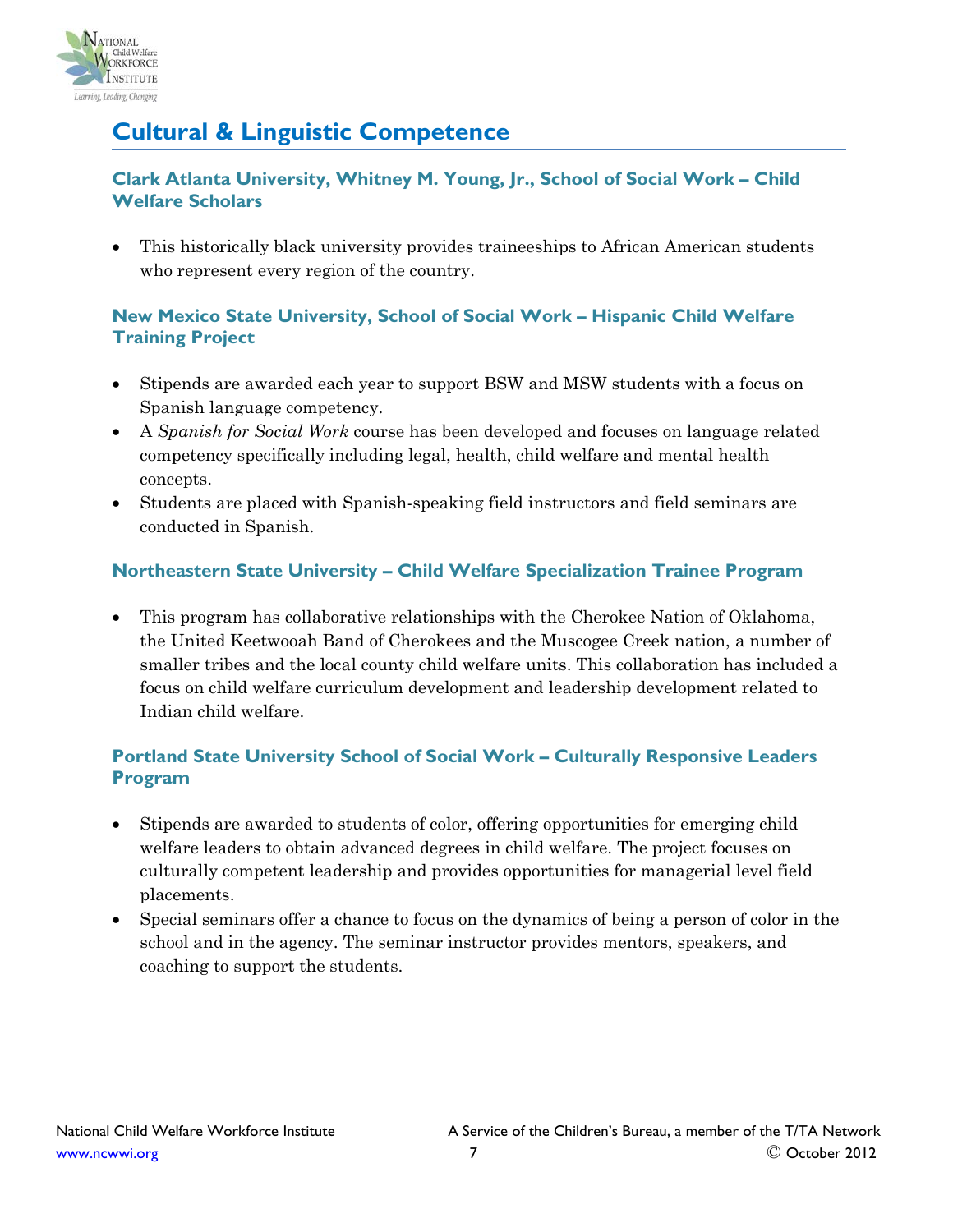

# **University of Illinois at Chicago, Jane Addams College of Social Work – Child Welfare Traineeship Project**

- Student field seminars have a special focus on exploring the disproportionate representation of children of color in the child welfare system and exploring strategies to reduce disparities.
- Two traineeship students are alumni of the foster care system.

# **University of Maryland, Baltimore – Child Welfare Workforce Development in Urban Areas**

• MSW and BSW traineeship stipend students are recruited from Maryland's historically black colleges and universities. This traineeship program has a specific focus on retention in urban child welfare practice settings.

# **University of South Dakota, School of Health Sciences, Social Work Program – South Dakota Child Welfare Traineeship Project**

- The State Division of Child Protective Services Cultural Competency Training has been integrated into the school's social work core curriculum.
- Since the initiation of this traineeship project, the South Dakota Division of Protective Services has offered to add paid internships to accommodate trainees and other BSSW students who wish to work in rural/reservation or busier CPS offices.
- The traineeship project has partnered with the Oglala Lakota College (OLC) to extend traineeships to Native students who live on or near the Pine Ridge reservation and attend OLC.

# **Yeshiva University, Wurzweiler School of Social Work – Child Welfare Traineeship Project Serving Hispanic Families**

- MSW stipends are provided annually to students who are already professionally committed with 2-5 years of child welfare experience. The project provides a Child Welfare certificate that focuses on work with Hispanic families and focuses both on disproportionality and leadership.
- This traineeship program has co-sponsored with New York City Administration for Children's Services a number of professional development opportunities for child welfare professionals and students to develop cultural competence related to working with Hispanic families and immigrants.
- A capstone community research project occurs in the last semester, where student select a child welfare issue facing Hispanic communities, research the causes of the issue and propose solutions based on Systems of Care principles.
- <span id="page-7-0"></span>• The project has developed a course on Social Work Practice with Latino Families.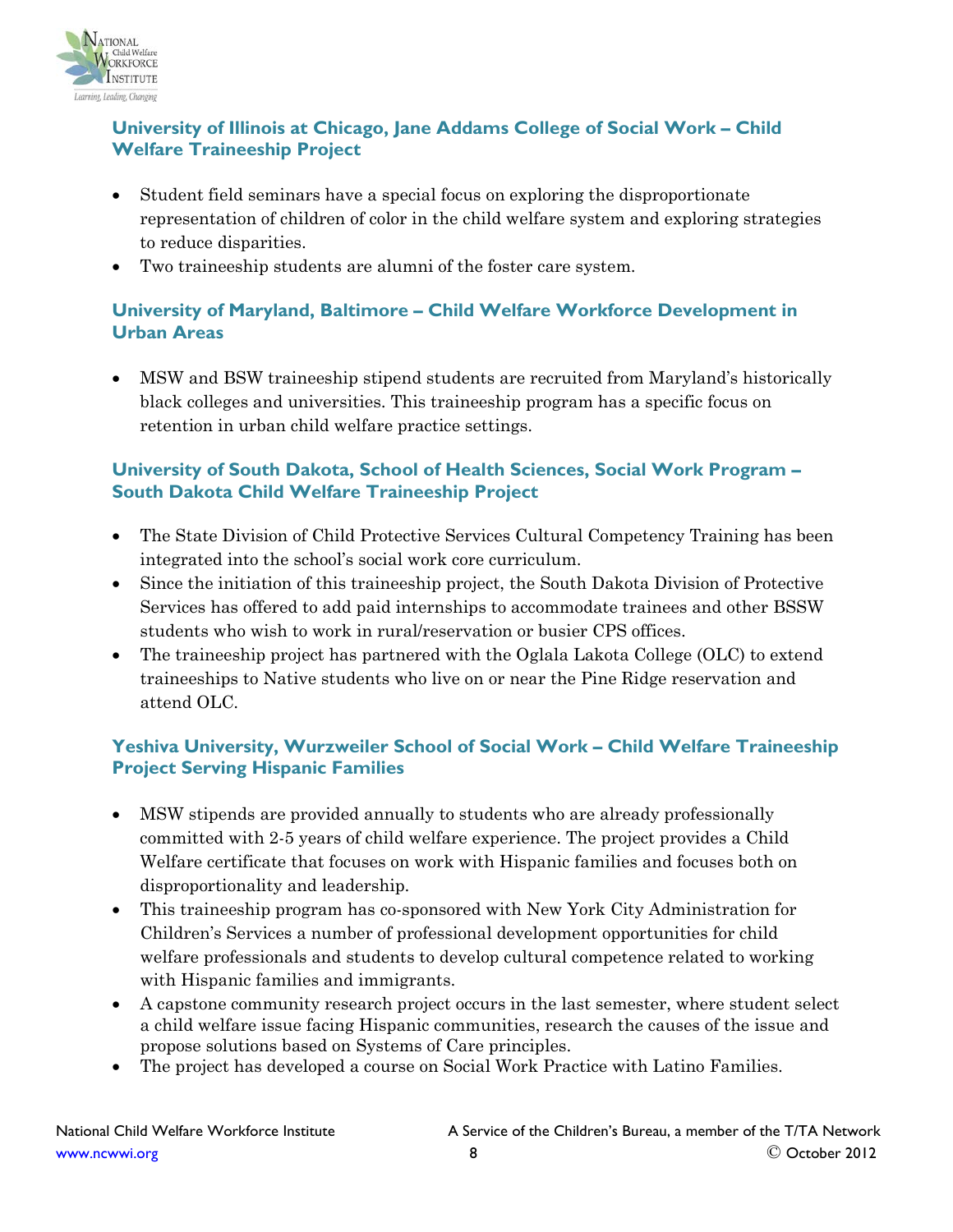

# **Family Engagement**

# **Briar Cliff University, Department of Social Work – Siouxland Indian Child Welfare Traineeship Project**

• Traineeship PI, Heather Craig-Oldsen, provides *Culturally Responsive Parenting* training for the Iowa Foster and Adoptive Parents Association. Traineeship students have had the opportunity to be a part of these trainings.

# **Case Western Reserve University, Mandel School of Applied Social Sciences – Ability Based Child Welfare Training Fellows**

• Traineeship faculty work with Cuyahoga County child welfare staff and some select fellows on strategic planning. One work group that is a part of this strategic plan focuses specifically on Family Engagement and is co-led by one of the Traineeship Fellows.

# **Salem State University – Massachusetts's BSW Child Welfare Scholars Project**

• A *Systems of Care* course was developed as a part of this project. Related to this course a number of different approaches to infusing systems of care principles have been adopted across the three participating BSW programs.

# **University of Illinois at Chicago, Jane Addams College of Social Work – Child Welfare Traineeship Project**

- A former foster care youth and a biological mother and father are represented on this program's steering committee.
- Through this project, two new training modules have been introduced into the curriculum – *Family-centered Practice* and *Father Engagement.*

# **University of Maryland, Baltimore – Child Welfare Workforce Development in Urban Areas**

• Intensive two day training has been provided to field instructors and traineeship students in *Motivational Interviewing* to develop skills for engaging families served by the child welfare system. This training uses standardized cases. Live supervision is utilized and training interviews are taped so that students may receive additional feedback during clinical supervision.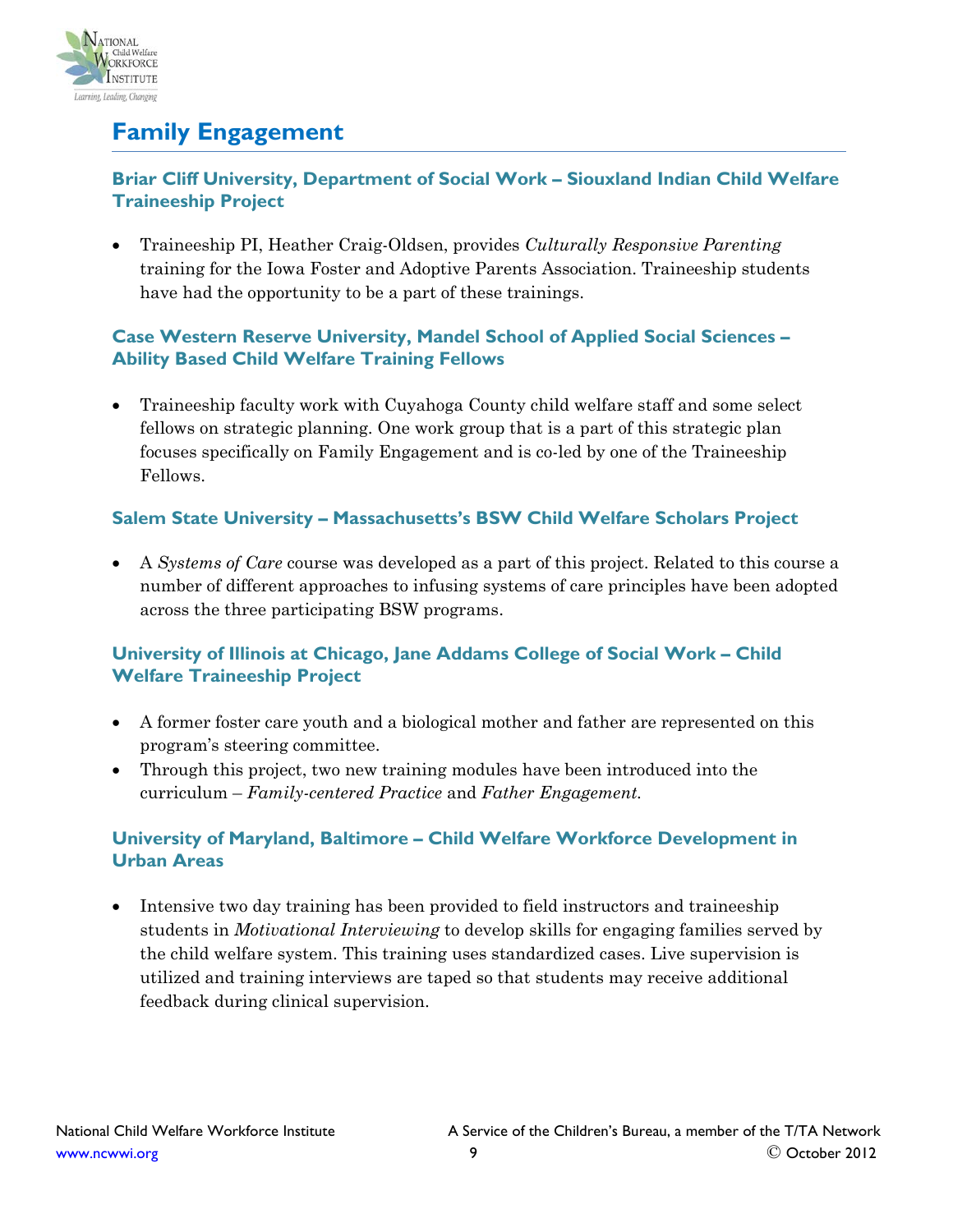

## **University of Montana, College of Health Professions and Biomedical Sciences, School of Social Work – Child Welfare Traineeship Program**

• Montana CFSD is implementing a safety assessment model (SAMS) that stresses family strengths and child well-being. A University of Montana faculty is leading training efforts for State employees while supporting key faculty as they seek to incorporate the model into the classroom.

# **University of South Dakota, School of Health Sciences, Social Work Program – South Dakota Child Welfare Traineeship Project**

• Professionals from the regional CPS office are trained with USD students in Systems of Care yearly. During the first year of Systems of Care training, the Briar Cliff trainees and faculty were able to join this training. Trainees who serve in the Southeast regional offices are now leading the efforts in Systems of Care and Family Group Decision Making innovations.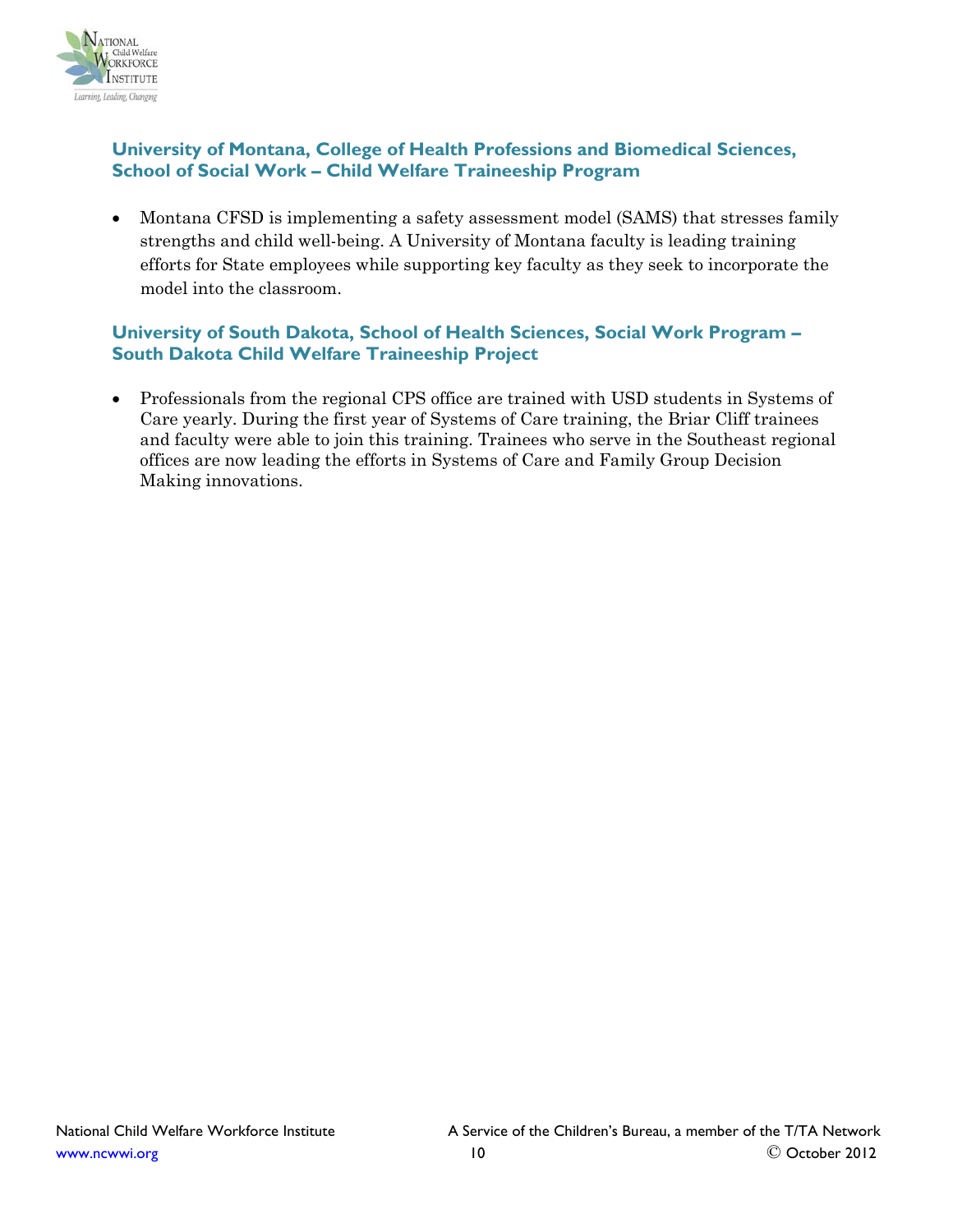

# <span id="page-10-0"></span>**Student Recruitment, Selection & Support**

# **Briar Cliff University, Department of Social Work – Siouxland Indian Child Welfare Traineeship Project**

• A number of American Indian BSW students are first generation college students and despite their hard work are struggling to meet academic demands. Two American Indian social workers have been hired to provide culturally responsive tutoring to support these students. One of the tutors is a recent graduate of the traineeship program at Briar Cliff.

# **Case Western Reserve University, Mandel School of Applied Social Sciences – Ability Based Child Welfare Training Fellows**

• All stipend students are career child welfare workers. Early in the program students are provided with intensive orientation to library and technology services. Care is given to assure frequent and regular contact to support students, especially as they adjust in their first semester of the program. Field seminars are held monthly at each agency with Fellows.

# **Portland State University School of Social Work –Culturally Responsive Leaders Program**

• A collaborative student selection process involves agency managers and social work faculty in the identification and selection of participants for each year's program.

# **Salem State University – Massachusetts's BSW Child Welfare Scholars Project**

• A collaborative student selection process is being implemented. A team comprised of representatives from the educational institution, the Massachusetts DCF regional office and the Massachusetts Child Welfare Institute review application materials, select applicants for interview and make the final selection of trainees.

# **University of Illinois at Chicago, Jane Addams College of Social Work – Child Welfare Traineeship Project**

• This project is identifying a number of strategies to support students after graduation, including access to a child welfare in-house resource center, providing LCSW supervision to support students in pursuing social work licensure, and developing a mentoring program that matches students transitioning into the workforce with experienced mentors from within the child welfare practice community.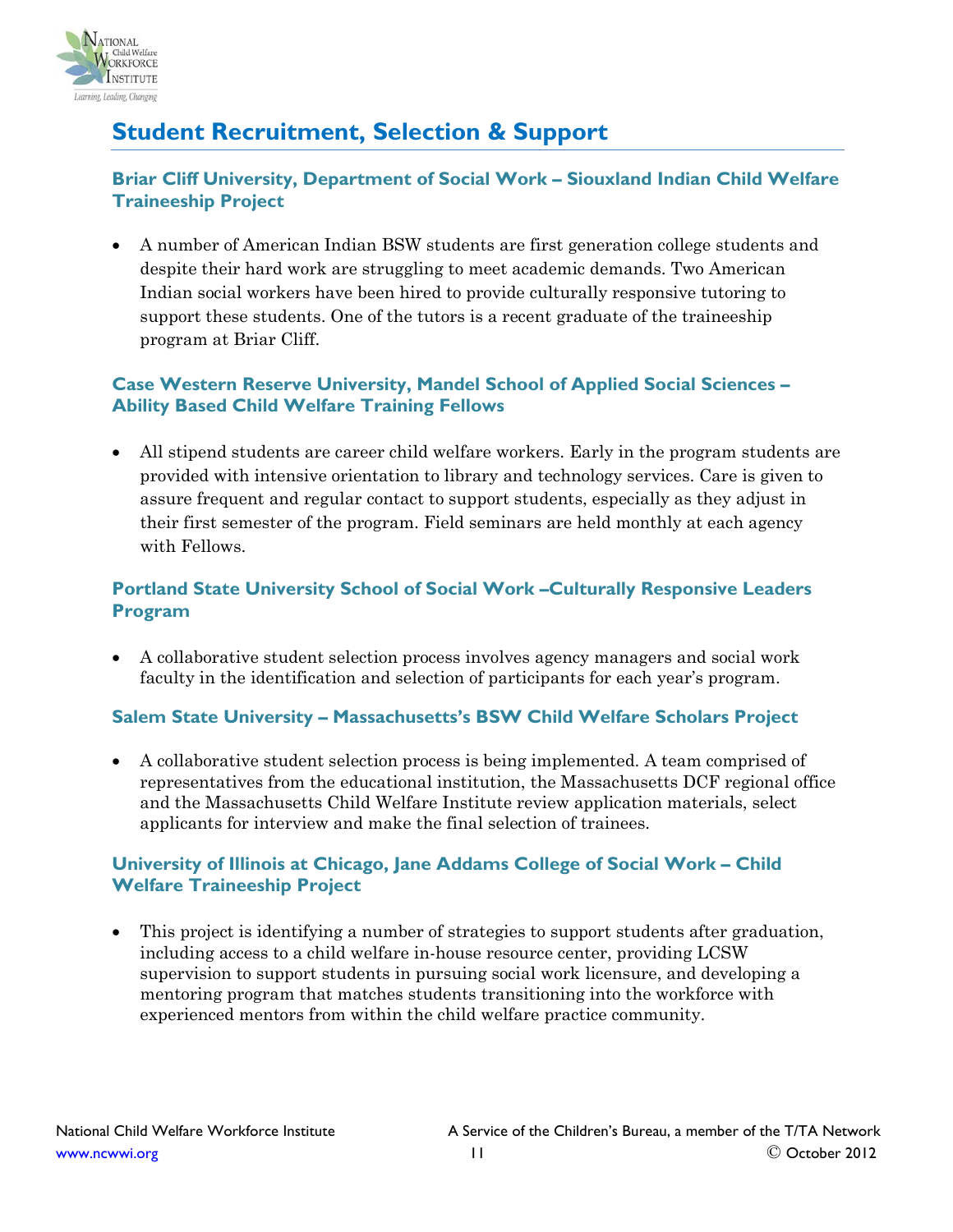

### **University of Maryland, Baltimore – Child Welfare Workforce Development in Urban Areas**

• The project focuses on retention in urban child welfare practice settings, beginning with screening sessions during student recruitment. In these screening sessions, students receive detailed information about the nature of public child welfare services, respond to a realistic job preview (RJP) video, complete a self-evaluation of their "fit" with public child welfare mission and requirements, and discuss values related to family-centered practice in child welfare. Project faculty members observe the process and record responses to assist in selection of trainees.

#### **University of Montana, College of Health Professions and Biomedical Sciences, School of Social Work – Child Welfare Traineeship Program**

• Student Learning Teams (SLT) are used to support students. Teams consist of the student's advisor and two other individuals who are helpful in supporting the learning experience in the program and the student practicum. This team meets twice per semester and is also available to discuss tough situations, celebrate successes, and generally support the student's learning. SLTs specifically address secondary traumatic stress in the child welfare workplace.

#### **University of South Dakota, School of Health Sciences, Social Work Program – South Dakota Child Welfare Traineeship Project**

- Since the initiation of this traineeship project, the South Dakota Division of Protective Services has offered to add paid internships to accommodate trainees and other BSSW students who wish to work in rural/reservation or busier CPS offices
- This traineeship project has partnered with the Oglala Lakota College (OLC) to extend traineeships to Native students who live on or near the Pine Ridge reservation and attend OLC.

#### **Yeshiva University, Wurzweiler School of Social Work – Child Welfare Traineeship Project Serving Hispanic Families**

• This project utilizes a structured selection process that includes rated applications, group and individual interviews, a writing evaluation and the Landsman Scale.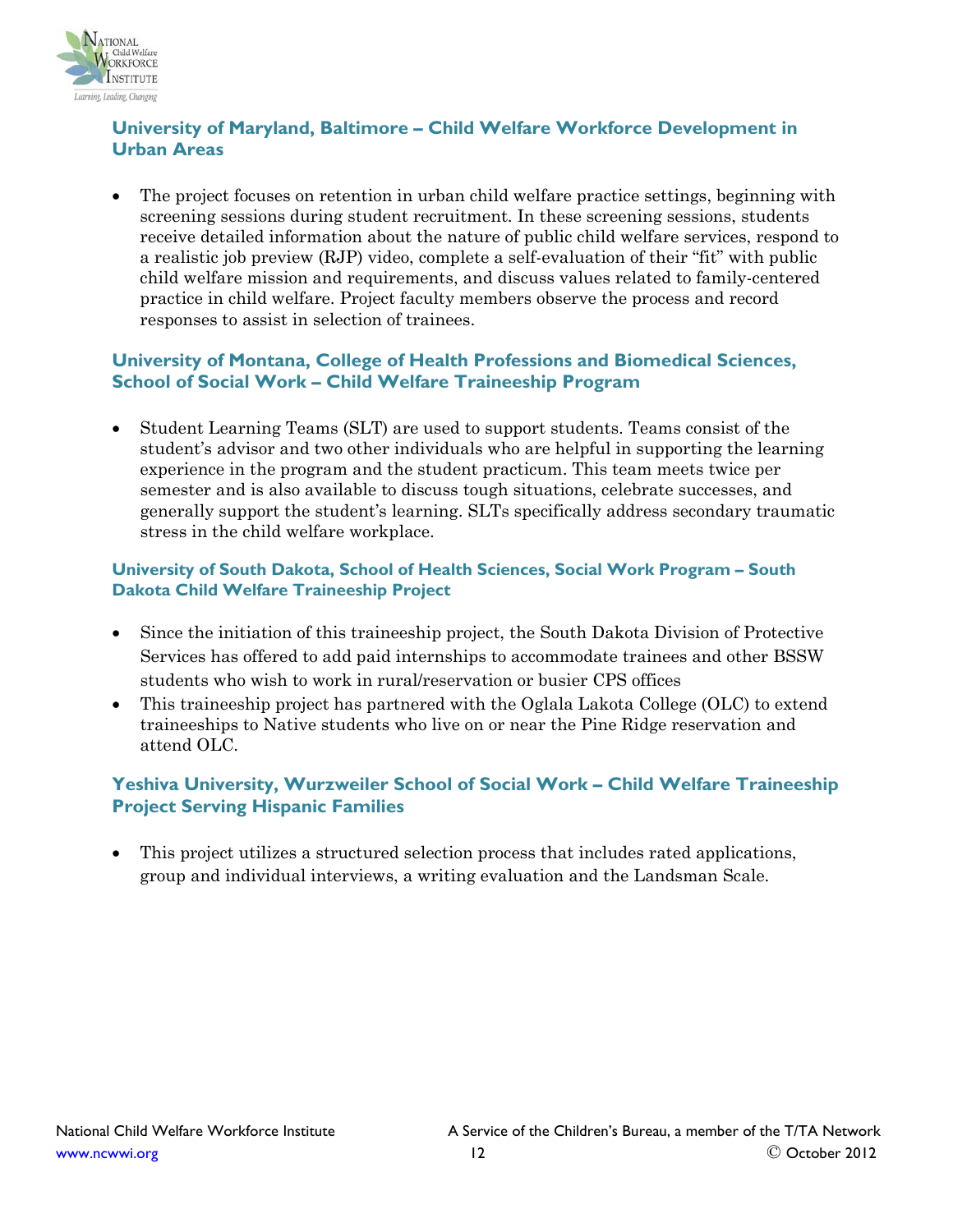

# <span id="page-12-0"></span>**University-Agency Collaboration**

# **Case Western Reserve University, Mandel School of Applied Social Sciences – Ability Based Child Welfare Training Fellows**

- Students engage in a year-long group learning and research project using data to better understand Child and Family Services Review processes, systems of care and other child welfare issues as they present in the local counties.
- Traineeship leaders are working with Cuyahoga County child welfare staff and some select Fellows on Strategic Planning. A work group on Family Engagement is being co-led by one of the Fellows.
- In March of 2012 the school co-sponsored an all-day conference on social welfare issues in Cuyahoga County. This provided unique opportunities for student participation.
- Traineeship faculty served on a Blue Ribbon panel examining policies and practices in response to the tragic deaths of several children in Cuyahoga County, and student fellows were involved in the process.
- The project PI is also the PI for a Diligent Recruitment grant focusing on older children and siblings in permanent custody. As a part of their field work, several student fellows are working on aspects of this project related to customer service and systems change.

# **Clark Atlanta University, Whitney M. Young, Jr., School of Social Work – Child Welfare Scholars**

• Students complete a unique rotational field placement with the opportunity to experience three different professional child welfare settings – private non-profit organization (6 weeks) public agency (12 weeks) and federal regional office (6 weeks) in one year.

# **Salem State University – Massachusetts's BSW Child Welfare Scholars Project**

- Under Salem State's leadership, BSW students from Salem State, Bridgewater State and Westfield State Universities are provided with stipends. Efforts have collaboratively involved these schools and the Massachusetts Child Welfare Institute. The project provides an opportunity to explore the role of BSW graduates in the child welfare system.
- In response to workforce needs, student field placements have been moved from the DCF Office in Taunton-Attleboro to the Brockton office. This decision was made in recognition that the Brockton Office has more job openings.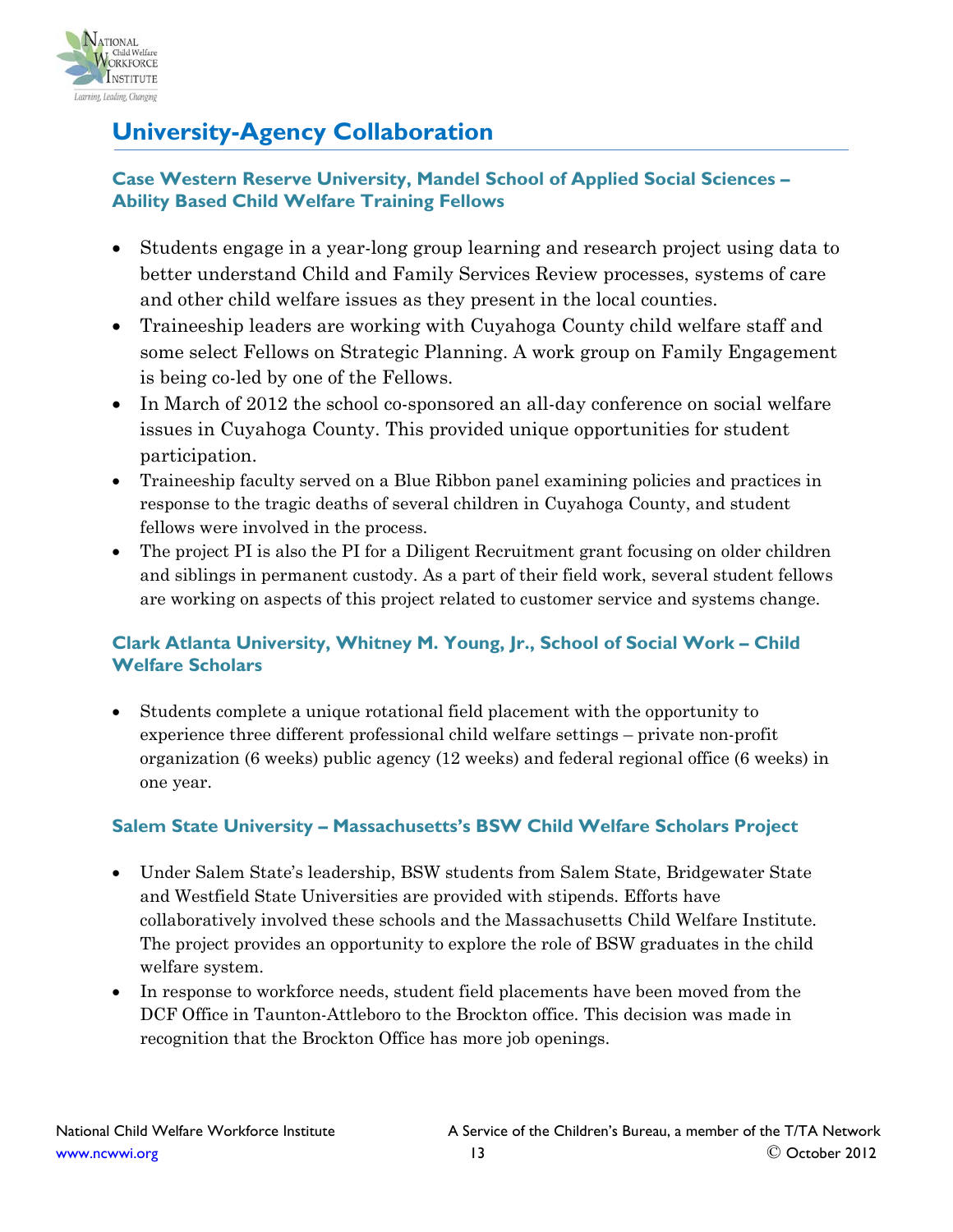

# **University of Illinois at Chicago, Jane Addams College of Social Work – Child Welfare Traineeship Project**

- The *Advanced Child Welfare Practice* course is aligned with DCFS training curriculum and focuses on preparing students to take the required pre-service child welfare licensing examinations. The course content is reviewed and updated annually to be consistent with policy and practice improvements made by the state.
- The model of providing DCFS foundation training content as part of an academic course has been well received by state agency representatives, who, along with the project leaders, are exploring ways to implement this model with other universities throughout Illinois.

#### **University of Maryland, Baltimore – Child Welfare Workforce Development in Urban Areas**

• In response to workforce needs identified by the state child welfare agency, in 2012 this traineeship program has changed focus and will begin to recruit current Maryland Child Welfare workers who are pursuing MSW degrees. In addition, due to increase demand for new workers in Baltimore, additional urban areas in Baltimore have been identified for graduates to fulfill their employment obligation. This project is conducting needs assessments about the distinct support needs of traineeship students who are already working in child welfare.

# **University of Montana, College of Health Professions and Biomedical Sciences, School of Social Work – Child Welfare Traineeship Program**

• Project faculty are developing and supporting design teams in two public agency offices where traineeship students are also placed. This strategy is a mechanism to address issues through organizing and mobilizing employees to improve the workforce and workplace conditions.

# **University of South Dakota, School of Health Sciences, Social Work Program – South Dakota Child Welfare Traineeship Project**

• Project faculty are involved in Systems of Care planning and collaboration. In addition, collaboration with the South Dakota Division of Child Protective Services has resulted in the division providing trainings to traineeship students on topics that include Intake and Family Assessment; Cultural Competency with Native Families; and Kinship, Foster Care and Adoption.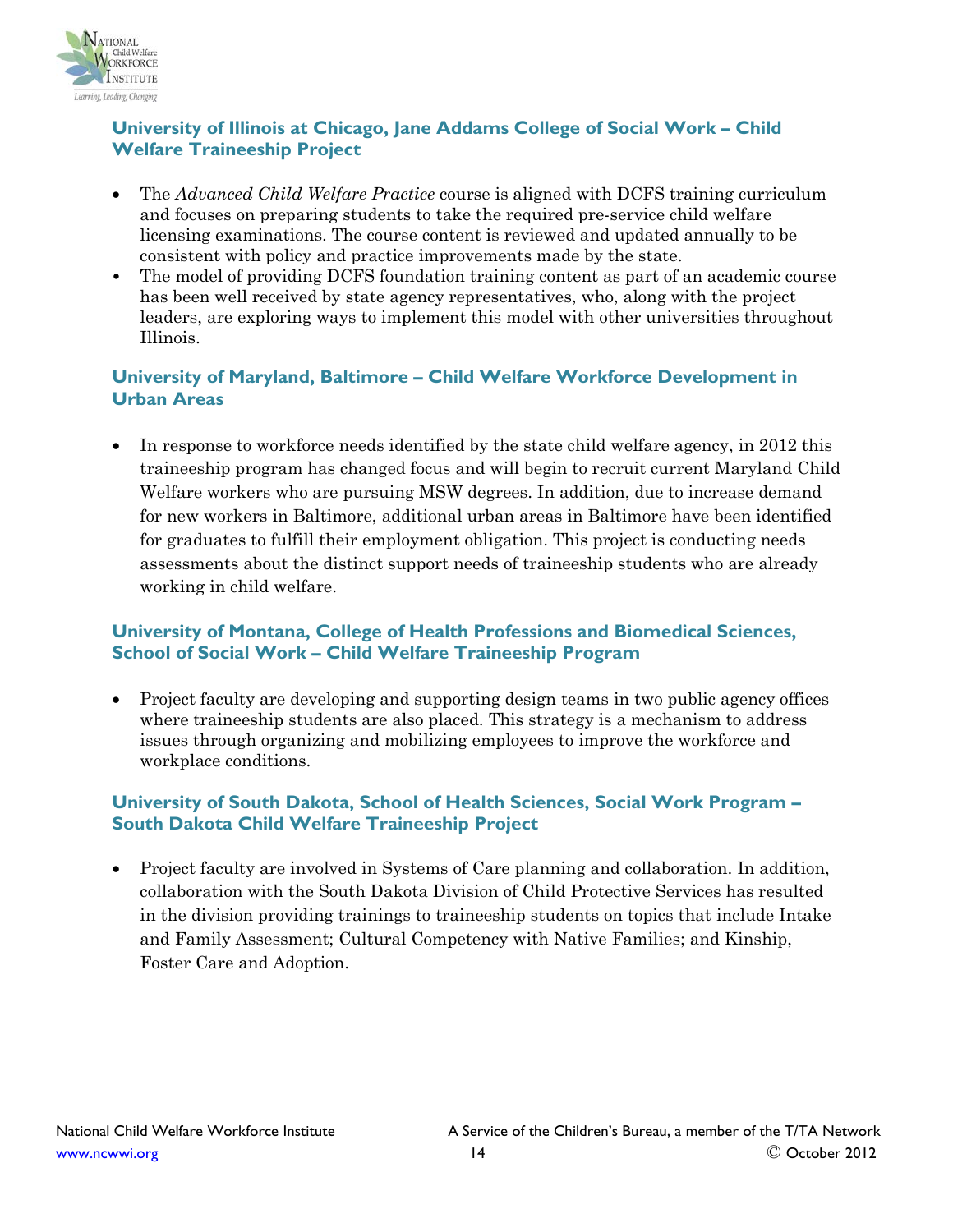

# <span id="page-14-0"></span>**Working Students**

# **Case Western Reserve University, Mandel School of Applied Social Sciences – Ability Based Child Welfare Training Fellows**

• This project provides annual stipends to professionals currently employed in local child welfare settings who are on a track for leadership roles. Trainees participate in a weekend MSW program designed specifically for working students.

# **Portland State University School of Social Work – Culturally Responsive Leaders Program**

• Stipends are awarded that offer opportunities for emerging child welfare leaders to obtain advanced degrees in child welfare. The project focuses on culturally competent leadership, and opportunities for managerial level field placements. Program faculty work with child welfare agency managers to identify and recruit current employees who are in (or have the potential to be in) leadership roles with the agency.

# **University of Montana, College of Health Professions and Biomedical Sciences, School of Social Work – Child Welfare Traineeship Program**

• This project offers stipends to BSW students as well as MSW Students who are recruited from current CFSD employees and have one year of full time work experience.

# **Yeshiva University, Wurzweiler School of Social Work – Child Welfare Traineeship Project Serving Hispanic Families**

• MSW stipends are awarded to students who are already professionally committed to child welfare and have  $2 - 5$  years of experience. The project provides a Child Welfare certificate that focuses on work with Hispanic families and focuses both on disproportionality and leadership.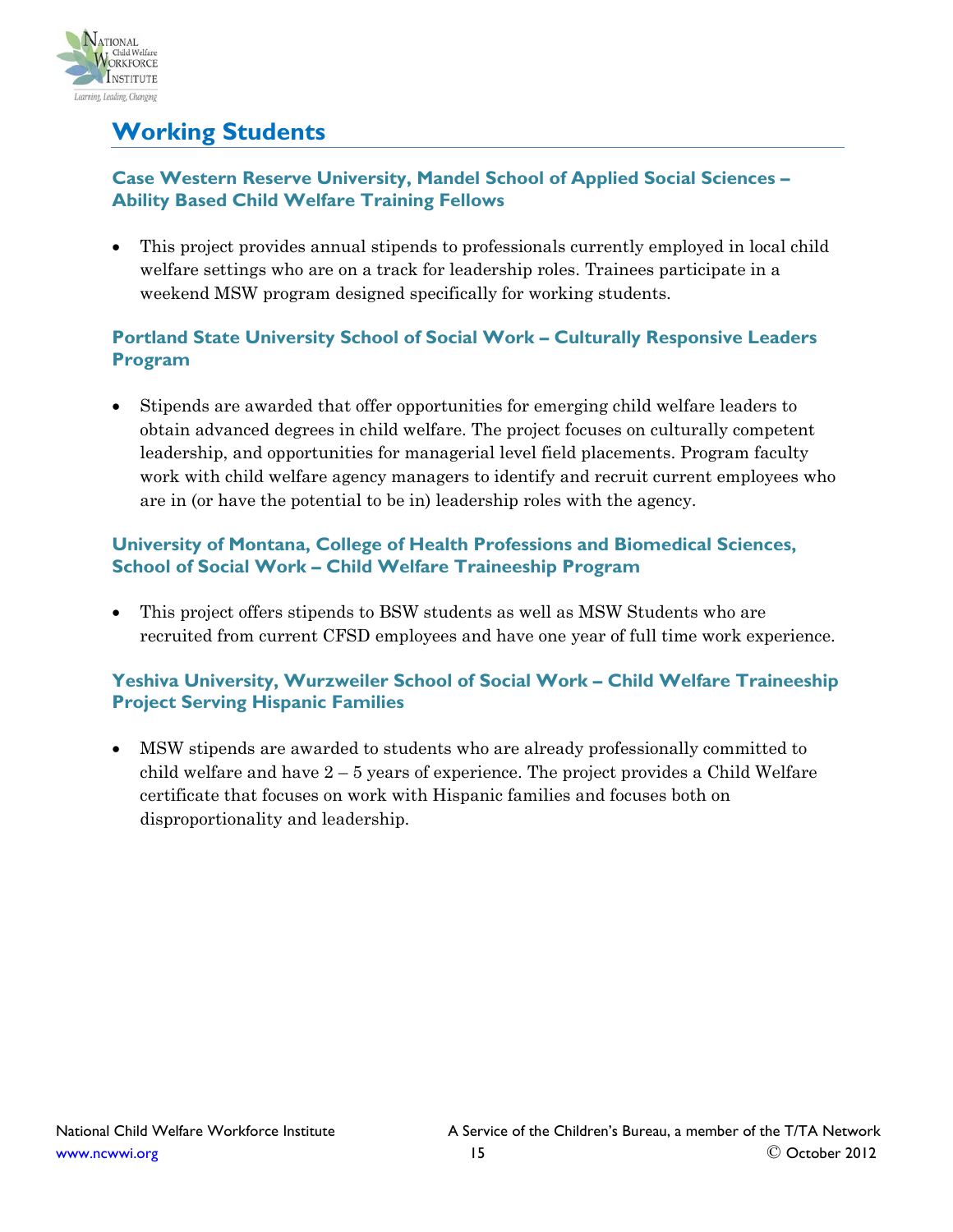

# <span id="page-15-0"></span>**Transition to Work**

# **Clark Atlanta University, Whitney M. Young, Jr., School of Social Work – Child Welfare Scholars**

• During Fall Homecoming events, the program brings together the alumni from their project to get feedback on their transition to work and support needs. Initial feedback is indicating that the biggest challenges faced by graduates are the quality of supervision, overwhelming workload and the salaries.

# **Briar Cliff University – Siouxland Indian Child Welfare Traineeship Program**

- A BSW traineeship graduate working in a tribal setting has recently participated in the NCWWI LAMM.
- Recent graduates of the BSW Traineeship program maintain ongoing contact with the project leaders. In addition to receiving support, they are serving in mentoring and support roles to current BSW traineeship students.

# **Portland State University School of Social Work – Culturally Responsive Leaders Program**

- Program alumni are invited to meet with students and offer to mentor them as they advance in their careers (some are already in leadership positions, but others are new to leadership and benefit from mentors who understand the dual role of being new to leadership and a person of color.)
- Students are admitted to the agency's Core Training (if not already employed by the agency) so they are ready to be hired upon graduation.
- The program works closely with child welfare agency management to assure that each person gains a position that matches their skills and education.

# **Salem State University – Massachusetts's BSW Child Welfare Scholars Project**

• BSW Scholar graduates are being matched with graduates of the Massachusetts Child Welfare Institute MSW Fellowship graduates. This mentorship program has been developed to provide support around the following challenges and needs identified by new workers: court testimony, child removals, time management, self-care, organizing and managing paperwork, workload expectations, managing office politics, the need for a "go-to" person other than the supervisor, developing a thick skin and the awareness of having been protected as a student.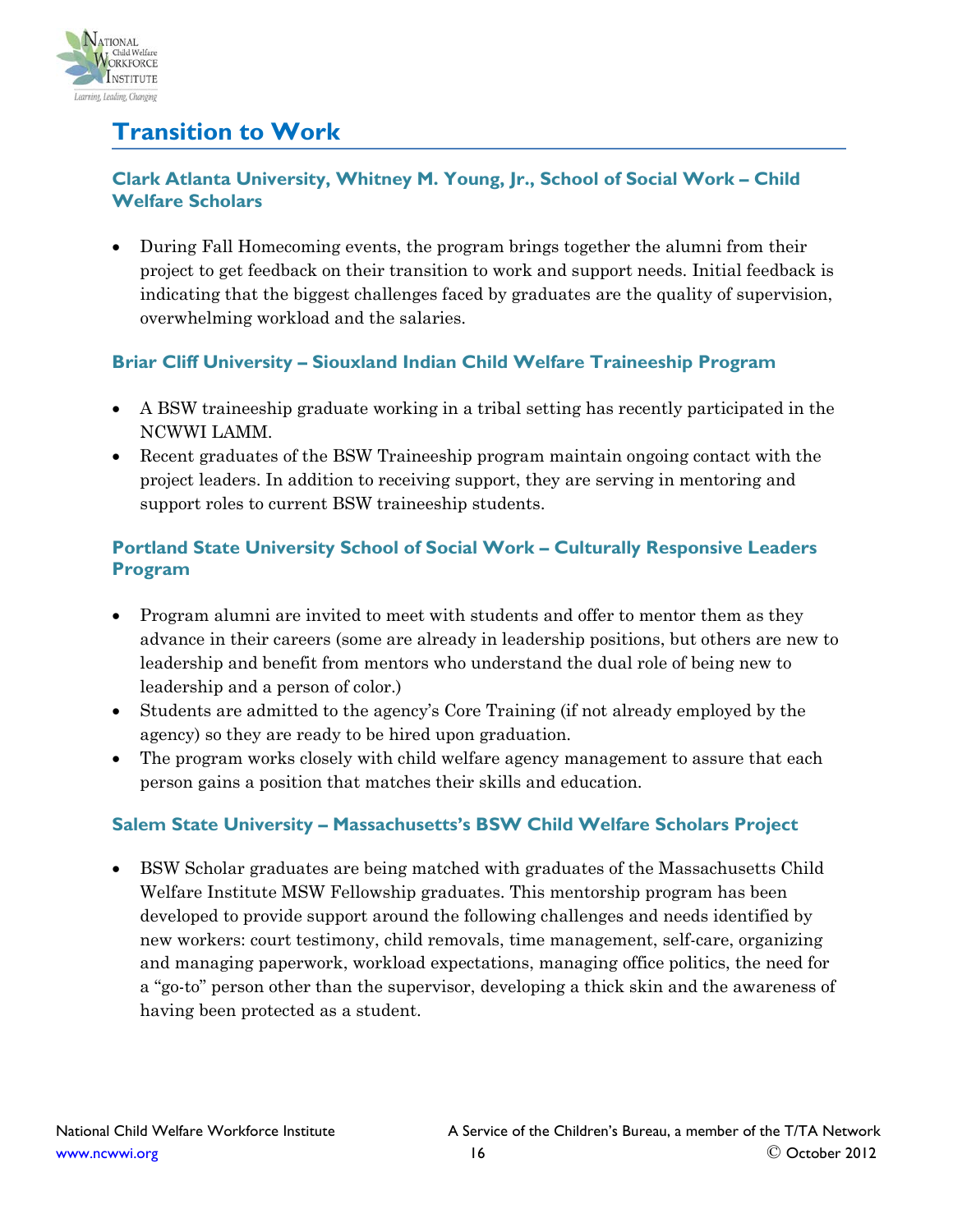

# **University of Illinois at Chicago, Jane Addams College of Social Work – Child Welfare Traineeship Project**

- The support of trainees extends well beyond graduation as the project coordinator continues to have significant contact (phone, email and face to face meetings) with alumni to support them as they seek positions in child welfare and adjust to their current positions as case managers. Likewise, many of the alumni are still well connected with their field instructors who are serving as mentors.
- Field instructors participate in a roundtable discussion with trainees to discuss their experiences within the field of child welfare and to offer encouragement as trainees prepare to transition into their new roles and full time case managers.

# **University of Maryland, Baltimore – Child Welfare Workforce Development in Urban Areas**

• This project is surveying traineeship alumni that are currently in the workforce to determine their interest in and need for training related to their current work.

# **University of Montana, College of Health Professions and Biomedical Sciences, School of Social Work – Child Welfare Traineeship Program**

- Through the traineeship project, Design Teams have been developed and supported in two CFSD offices. This strategy is a mechanism to address issues thorough organizing and mobilizing employees to improve the workforce and workplace conditions. Students are trained in the Design Team model. This model supports student skill development and can be a key resource in their success in negotiating the agency culture and climate barriers that may impede a smooth transition into the workforce.
- University of Montana trains current and new state workers. The School has hired five trainers to provide this training and support transfer of learning from the training; project staff are encouraging the trainers in these roles to be resources in skill building and mentorship for trainees.

# **University of South Dakota, School of Health Sciences, Social Work Program – South Dakota Child Welfare Traineeship Project**

• This program has invited alumni trainees to serve on the BSSW Program Advisory Board. Alumni trainees are also invited to participate in Child Welfare Trainings as they are provided and to speak in classes and social work club events. Project leadership believes that encouraging alumni to participate with students is a powerful tool for providing support to alumni and practical instruction and inspiration to students.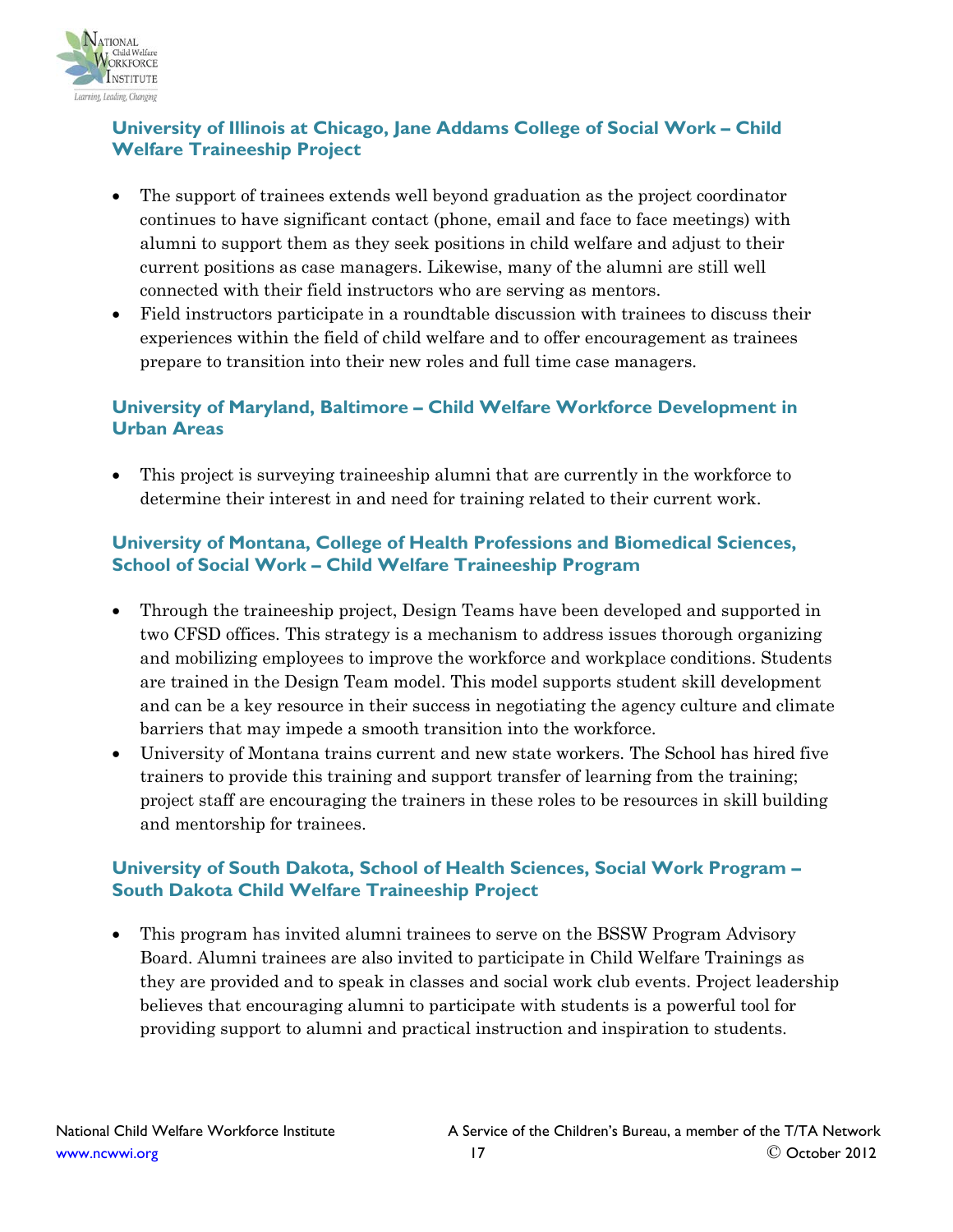

# **Yeshiva University, Wurzweiler School of Social Work – Child Welfare Traineeship Project Serving Hispanic Families**

• New York City ACS has transition group meetings between graduates and their field instructors and work supervisors to discuss the transition from student to MSW. This forum provides project students with opportunities to discuss what they have learned in their graduate studies and what they anticipate will be issues for them in transitioning back to an employee with a professional degree.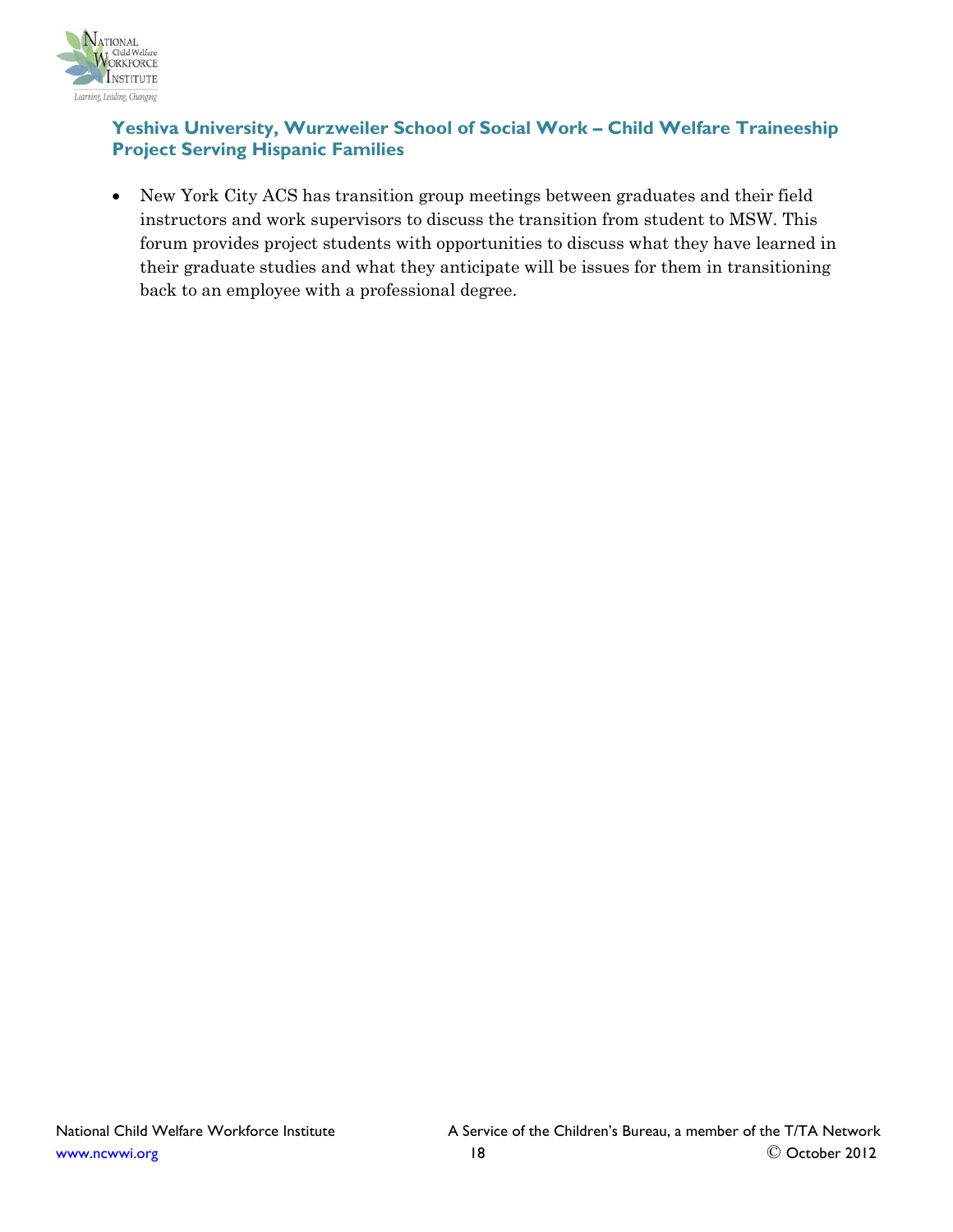

# <span id="page-18-0"></span>**American Indian Students**

# **Briar Cliff University – Siouxland Indian Child Welfare Traineeship Program**

- This program specifically supports American Indian students.
- Program leaders and students are involved in a number of State and Tribal initiatives that focus on decreasing disproportionality and addressing the needs of American Indian children served in child welfare.
- Briar Cliff has developed an agreement with the Nebraska Indian Community College to support their graduates in obtaining a BSW degree in preparation for working in Tribal child welfare.
- With University of South Dakota, Briar Cliff hosted Dr Suzanne Cross from Michigan State University for a lecture on historical trauma. This occurred along with a performance of "The Great Hurt: A Readers Theatre" a performance developed by the faculty from the College of Saint Scholastica.

# **Northeastern State University – Child Welfare Specialization Trainee Program**

- Recruitment focuses on American Indian students. This traineeship program has a special focus on leadership and cultural competency specific to Indian Child Welfare.
- This program is exploring hosting Indian Child Welfare Worker Certification for trainees and United Keetwooah Ban and Cherokee Nation workers.

# **University of South Dakota, School of Health Sciences, Social Work Program – South Dakota Child Welfare Traineeship Project**

- This project provides BSW stipends for students completing field experiences in rural and or reservation agencies. Recruitment efforts focus on American Indian students. Recently this program has partnered with the Oglala Lakota College (OLC), Pine Ridge to increase participation of Native American students who are committed to working in reservation areas. It is anticipated that the curricular plan for cross training USD and OLC social work students will increase non Native student comfort in working in rural and reservation areas and increase Native student comfort in some of the busier offices in the two metropolitan centers of the state.
- This project has developed a Social Work with Native Children and Families course for both undergraduate and graduate social work students.
- This project provides Systems of Care Training, which has included trainees, faculty and tribal partners. Content related to the Indian Child Welfare Act has been integrated into this training.
- All students who are in their field experience are trained on the Circle of Courage: Reclaiming at Risk Youth model, an indigenous model of community and individual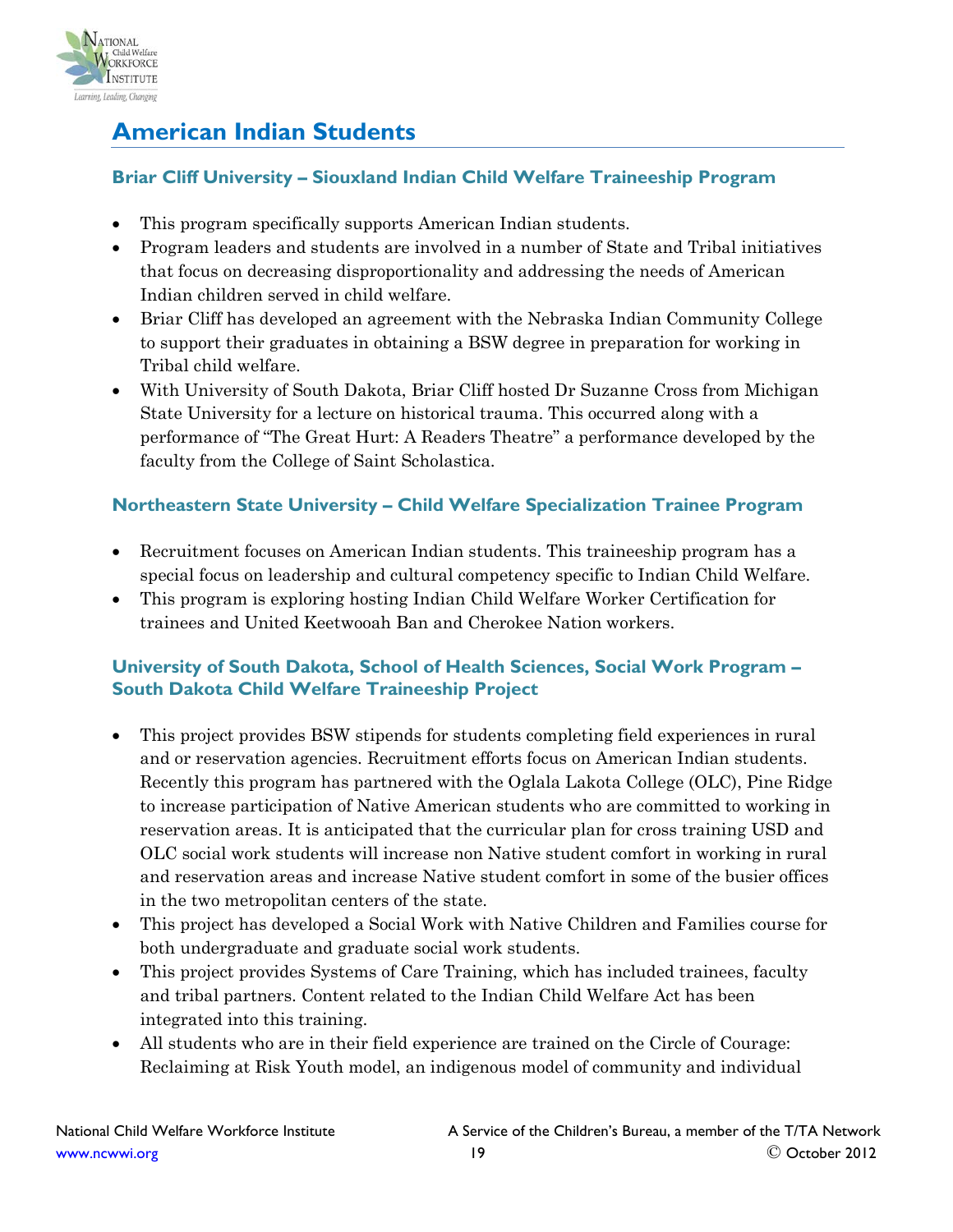

care. The project also invited CPS professionals and Briar Cliff University traineeship faculty and students to participate in the training.

• With Briar Cliff University USD hosted Dr Suzanne Cross from Michigan State University for a lecture on historical trauma. This occurred along with a performance of "The Great Hurt: A Readers Theatre" a performance developed by the faculty from the College of Saint Scholastica.

# **University of Montana, College of Health Professions and Biomedical Sciences, School of Social Work – Child Welfare Traineeship Program**

- Recruitment strategies are targeting American Indian students utilizing key and respected stakeholders from Montana's Native communities and reservations.
- The project has hired two "cultural consultants" to support recruitment of students from Tribal communities and to help retain these students while they are at the University of Montana. In addition these consultants are assisting the School in developing working relationships with the Blackfoot Tribes Child Welfare services.
- Project resources have accelerated expansion of distance learning options allowing for presence across the state. Additionally "two plus two" partnerships have been developed with tribal community colleges.

# **Portland State University School of Social Work – Culturally Responsive Leaders Program**

• Each year the Cultural Responsive Leadership Cohort has included several American Indian students. With the support of the Indian Child Welfare supplement in 2011, Portland State was able to add two positions to meet the need to develop leaders for tribal and urban Indian child welfare agencies.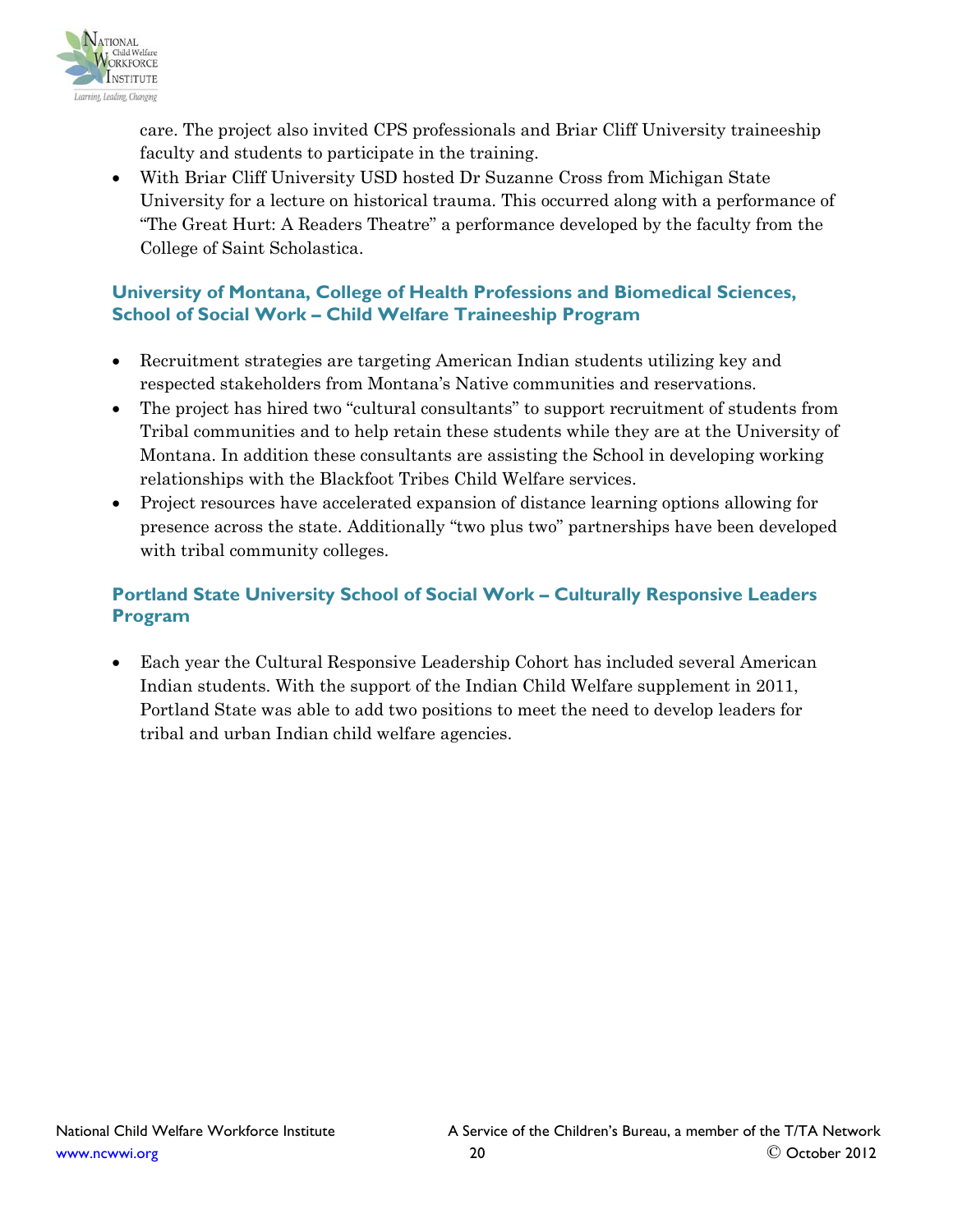

# <span id="page-20-0"></span>**C. TRAINEESHIP CONTACTS**

|                                                   | Dr. Gary Anderson, LMSW, PhD                                       |
|---------------------------------------------------|--------------------------------------------------------------------|
| <b>FOR MORE INFORMATION</b><br><b>ABOUT NCWWI</b> | <b>Director</b><br>Michigan State University School of Social Work |
| <b>TRAINEESHIPS, PLEASE</b>                       | 254 Baker Hall                                                     |
|                                                   | East Lansing, MI 48823                                             |
| <b>CONTACT</b>                                    | $(517)$ 355-7515                                                   |
|                                                   | gary.anderson@ssc.msu.edu                                          |

# **For more information about NCWWI's 12 traineeship partners:**

| <b>TRAINEESHIP PARTNER</b> | Briar Cliff University, Department of Social Work                                                                                                                                                                                                               |
|----------------------------|-----------------------------------------------------------------------------------------------------------------------------------------------------------------------------------------------------------------------------------------------------------------|
| <b>LOCATION</b>            | Sioux City, Iowa                                                                                                                                                                                                                                                |
| <b>AREA SERVED</b>         | Siouxland (Iowa, South Dakota and Nebraska counties and cities<br>contiguous to Sioux City, Iowa)                                                                                                                                                               |
| <b>PROJECT TITLE</b>       | Siouxland Indian Child Welfare Traineeship Project: Developing<br><b>Native BSW Child Welfare Workers for Native Families</b><br>(SICWTP)                                                                                                                       |
| <b>TARGET TRAINEES</b>     | <b>BSW Students</b>                                                                                                                                                                                                                                             |
| <b>CONTACT</b>             | Heather Craig-Oldsen, MSW, CSW<br><b>Associate Professor</b><br>Program Director and Chair of the Social Work Department<br><b>Briar Cliff University</b><br>3303 Rebecca Street<br>Sioux City, IA 51104<br>712.279-5489<br>Heather.Craig-Oldsen@briarcliff.edu |

|                            | Case Western Reserve University, The Mandel School of Applied |
|----------------------------|---------------------------------------------------------------|
| <b>TRAINEESHIP PARTNER</b> | <b>Social Sciences (MSASS)</b>                                |
| <b>LOCATION</b>            | Cleveland, Ohio                                               |
| <b>AREA SERVED</b>         | Northeast Ohio                                                |
| <b>PROJECT TITLE</b>       | <b>Ability-Based Child Welfare Training Fellows</b>           |
| <b>TARGET TRAINEES</b>     | <b>MA Students (Social Administration)</b>                    |
|                            | Victor Groza, PhD, MSW                                        |
|                            | <b>Grace F. Brody Professor of Parent-Child Studies</b>       |
| <b>CONTACT</b>             | <b>Mandel School of Applied Social Sciences</b>               |
|                            | <b>Case Western Reserve University</b>                        |
|                            | 10900 Euclid Avenue                                           |
|                            | Cleveland, OH 44106-7164                                      |
|                            | $(216)$ 368-6682                                              |
|                            | victor.groza@case.edu                                         |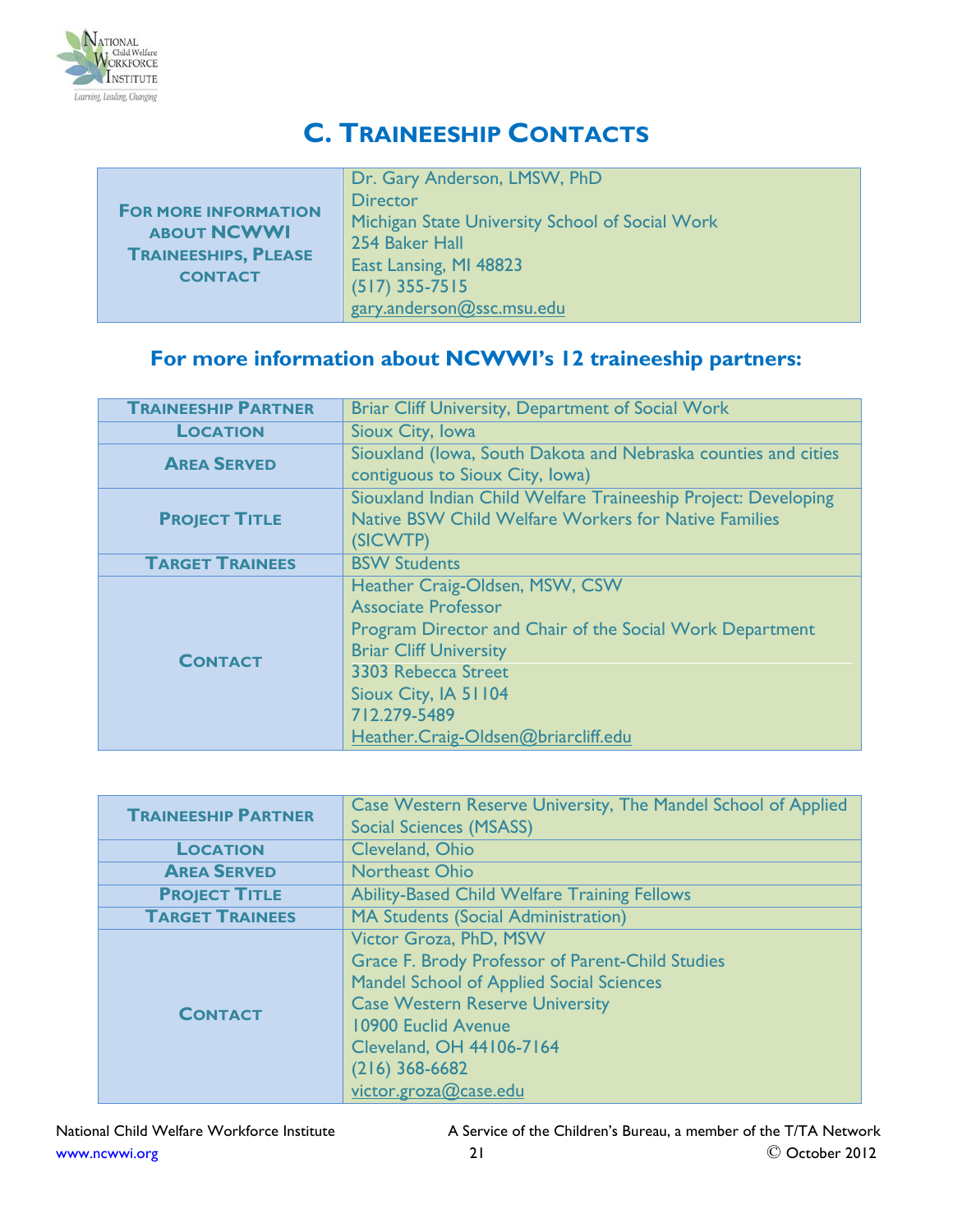

| <b>TRAINEESHIP PARTNER</b> | Clark Atlanta University, Whitney M. Young, Jr., School of Social |
|----------------------------|-------------------------------------------------------------------|
|                            | Work (WMYJSSW)                                                    |
| <b>LOCATION</b>            | Atlanta, Georgia                                                  |
| <b>AREA SERVED</b>         | Metropolitan Atlanta                                              |
| <b>PROJECT TITLE</b>       | The Next Generation Child Welfare Traineeship (NGCWT)             |
| <b>TARGET TRAINEES</b>     | <b>BSW</b> students                                               |
|                            | Margaret S. E. Counts-Spriggs, Ph.D., MSW, Associate              |
|                            | Professor/BSW Program Chair                                       |
|                            | & Mary Ashong Curtis, LCSW, Assistant Professor                   |
|                            |                                                                   |
|                            | Whitney M. Young, Jr., School of Social Work                      |
| <b>CONTACT</b>             | <b>Clark Atlanta University</b>                                   |
|                            | 223 James P. Brawley Drive, SW                                    |
|                            | P. O. Box 1620                                                    |
|                            | Atlanta, GA 30314                                                 |
|                            | (404) 880-8863                                                    |
|                            | mspriggs@cau.edu                                                  |
|                            | aashong@cau.edu                                                   |

| <b>TRAINEESHIP PARTNER</b> | New Mexico State University, School of Social Work                                                                                                                                                                                                                                                                     |
|----------------------------|------------------------------------------------------------------------------------------------------------------------------------------------------------------------------------------------------------------------------------------------------------------------------------------------------------------------|
| <b>LOCATION</b>            | Las Cruces, New Mexico                                                                                                                                                                                                                                                                                                 |
| <b>AREA SERVED</b>         | <b>New Mexico and Southeastern Texas</b>                                                                                                                                                                                                                                                                               |
| <b>PROJECT TITLE</b>       | <b>Hispanic Child Welfare Training Project</b>                                                                                                                                                                                                                                                                         |
| <b>TARGET TRAINEES</b>     | <b>BSW &amp; MSW Students</b>                                                                                                                                                                                                                                                                                          |
| <b>CONTACT</b>             | Madeline Gillette, Stipend Coordinator<br>& Maria Ortiz, MSW, College Assistant Professor<br><b>School of Social Work, MSC 3SW</b><br><b>New Mexico State University</b><br>P.O. Box 30001<br>Las Cruces, NM 88003-2143<br>(575) 646-4665 (Gillette)<br>(575) 646-7599 (Ortiz)<br>madeline@nmsu.edu<br>mariao@nmsu.edu |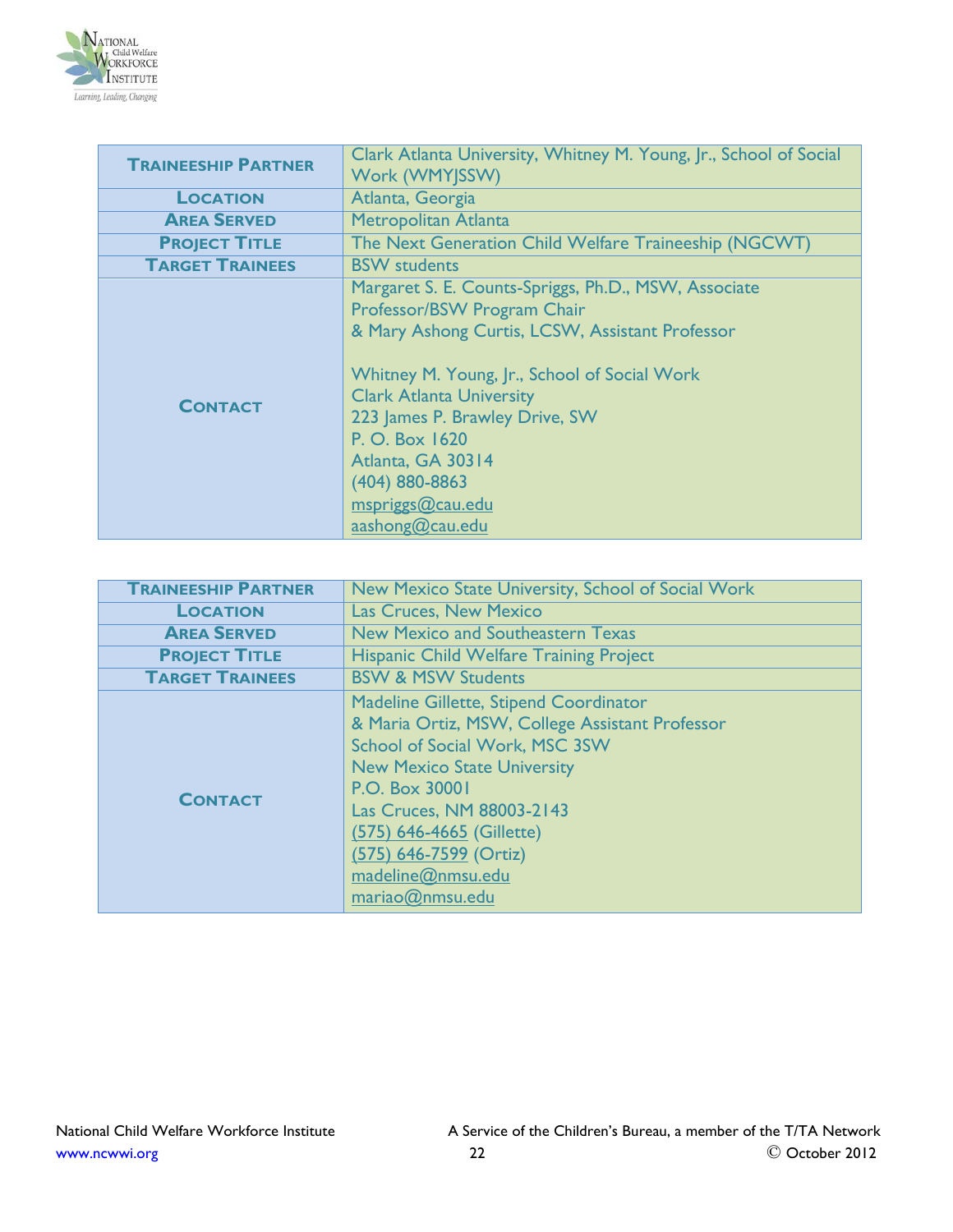

| <b>TRAINEESHIP PARTNER</b> | Northeastern State University, Department of Social Work |
|----------------------------|----------------------------------------------------------|
| <b>LOCATION</b>            | Tahlequah, Oklahoma                                      |
| <b>AREA SERVED</b>         | Northeastern Oklahoma & Tribes                           |
| <b>PROJECT TITLE</b>       | <b>Child Welfare Specialization Trainee Program</b>      |
| <b>TARGET TRAINEES</b>     | <b>BSW Students</b>                                      |
| <b>CONTACT</b>             | Dr. Virginia Whitekiller, MSW, EdD                       |
|                            | <b>Associate Professor</b>                               |
|                            | <b>Tahlequah, Seminary Hall 326</b>                      |
|                            | 600 N. Grand Ave                                         |
|                            | Tahlequah, OK 74464                                      |
|                            | $(918)$ 444-3517                                         |
|                            | longys@nsuok.edu                                         |

| <b>TRAINEESHIP PARTNER</b> | Portland State University, School of Social Work                                                                                                                                                                                                                     |
|----------------------------|----------------------------------------------------------------------------------------------------------------------------------------------------------------------------------------------------------------------------------------------------------------------|
| <b>LOCATION</b>            | Portland, Oregon                                                                                                                                                                                                                                                     |
| <b>AREA SERVED</b>         | Oregon                                                                                                                                                                                                                                                               |
| <b>PROJECT TITLE</b>       | <b>Culturally Responsive Leaders: A Child Welfare Traineeship</b><br>Grant                                                                                                                                                                                           |
| <b>TARGET TRAINEES</b>     | <b>MSW Students</b>                                                                                                                                                                                                                                                  |
| <b>CONTACT</b>             | Katherine Cahn, PhD<br><b>Executive Director</b><br>Center for Improvement of Child and Family Services<br><b>School of Social Work</b><br><b>Portland State University</b><br>520 SW Harrison, Suite 440<br>Portland, OR 97201<br>$(503)$ 725-8122<br>cahnk@pdx.edu |

| <b>TRAINEESHIP PARTNER</b> | Salem State University, School of Social Work                                                                                                                                          |
|----------------------------|----------------------------------------------------------------------------------------------------------------------------------------------------------------------------------------|
| <b>LOCATION</b>            | Salem, Massachusetts                                                                                                                                                                   |
| <b>AREA SERVED</b>         | <b>Massachusetts</b>                                                                                                                                                                   |
| <b>PROJECT TITLE</b>       | Massachusetts's BSW Child Welfare Scholars Project: Addressing<br>the Regional Workforce Needs Across the Commonwealth of<br><b>Massachusetts</b>                                      |
| <b>TARGET TRAINEES</b>     | <b>BSW Students</b>                                                                                                                                                                    |
| <b>CONTACT</b>             | Cheryl Springer, PhD, LICSW<br>Director, Salem State College School of Social Work<br>352 Lafayette Street<br><b>Salem, MA 01970</b><br>$(978) 542 - 6650$<br>cspringer@salemstate.edu |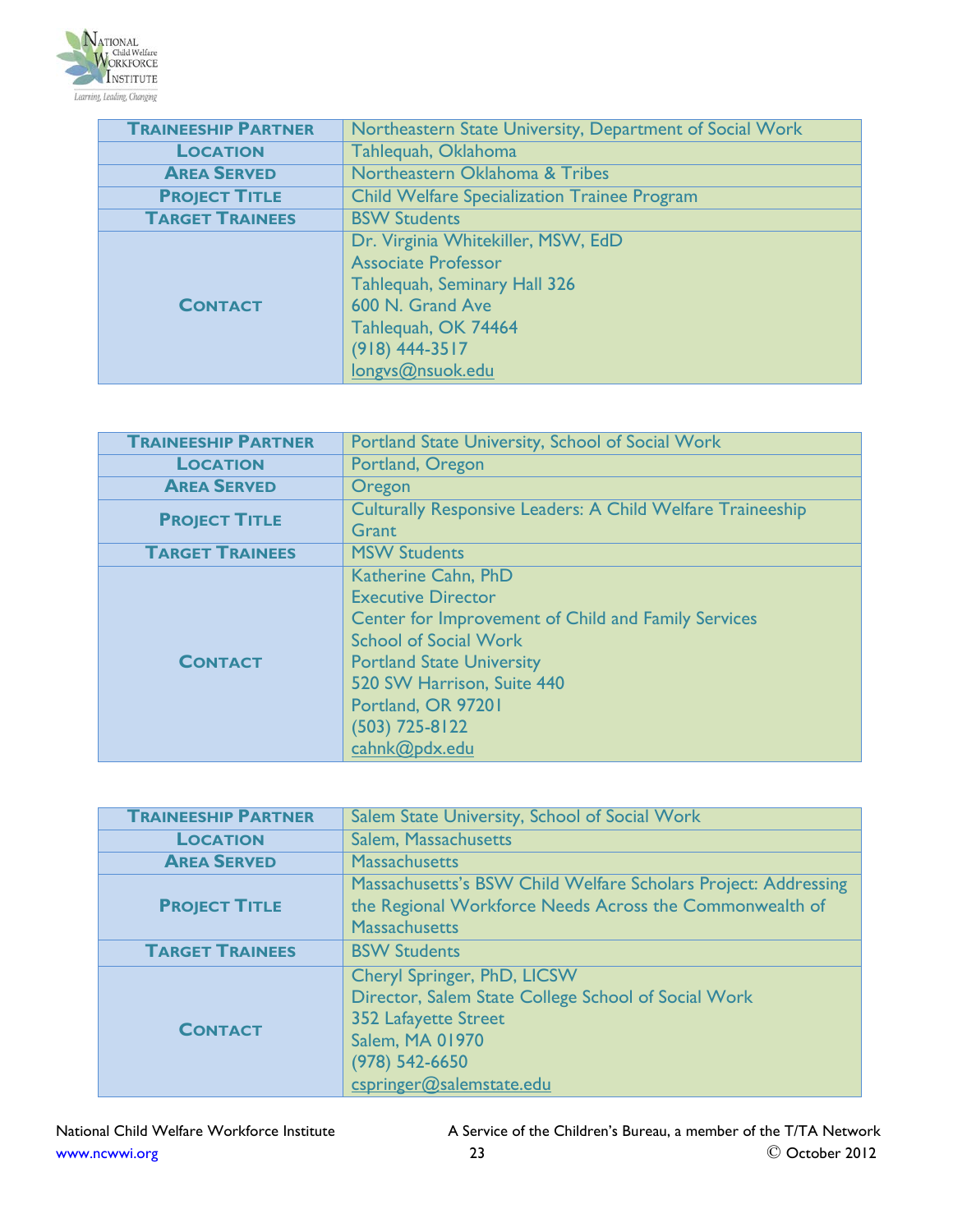

| <b>TRAINEESHIP PARTNER</b> | University of Illinois at Chicago, Jane Addams College of Social<br>Work (JACSW)                                                                                                                                         |
|----------------------------|--------------------------------------------------------------------------------------------------------------------------------------------------------------------------------------------------------------------------|
| <b>LOCATION</b>            | Chicago, Illinois                                                                                                                                                                                                        |
| <b>AREA SERVED</b>         | Chicago, Illinois                                                                                                                                                                                                        |
| <b>PROJECT TITLE</b>       | Jane Addams Child Welfare Traineeship Project (CWTP)                                                                                                                                                                     |
| <b>TARGET TRAINEES</b>     | <b>MSW</b> students                                                                                                                                                                                                      |
| <b>CONTACT</b>             | Alan Dettlaff, Ph.D., MSW<br><b>Assistant Professor</b><br>Jane Addams College of Social Work<br>University of Illinois at Chicago<br>1040 W. Harrison (MC 309)<br>Chicago IL 60607<br>$(312)$ 996-0044<br>aland@uic.edu |

| <b>TRAINEESHIP PARTNER</b> | University of Maryland, Baltimore, School of Social Work           |
|----------------------------|--------------------------------------------------------------------|
| <b>LOCATION</b>            | <b>Baltimore, Maryland</b>                                         |
| <b>AREA SERVED</b>         | <b>City of Baltimore</b>                                           |
| <b>PROJECT TITLE</b>       | Child Welfare Traineeships: A Model for Child Welfare              |
|                            | <b>Workforce Development in Urban Areas</b>                        |
| <b>TARGET TRAINEES</b>     | <b>BSW &amp; MSW Students</b>                                      |
|                            | Elizabeth J. Greeno, LCSW-C, PhD                                   |
|                            | <b>Research Assistant Professor</b>                                |
|                            | Ruth H. Young Center for Families and Children                     |
|                            | 525 W. Redwood Street                                              |
|                            | <b>Baltimore, MD 21201-1705</b>                                    |
|                            | $(410)$ 706-4259                                                   |
| <b>CONTACT</b>             | egreeno@ssw.umaryland.edu                                          |
|                            |                                                                    |
|                            | Debra Linsenmeyer, LCSW-C                                          |
|                            | <b>Educational Director, Title IV-E Education for Public Child</b> |
|                            | <b>Welfare Program</b>                                             |
|                            | $(410)$ 706-3439                                                   |
|                            | dlinsenmeyer@ssw.umaryland.edu                                     |